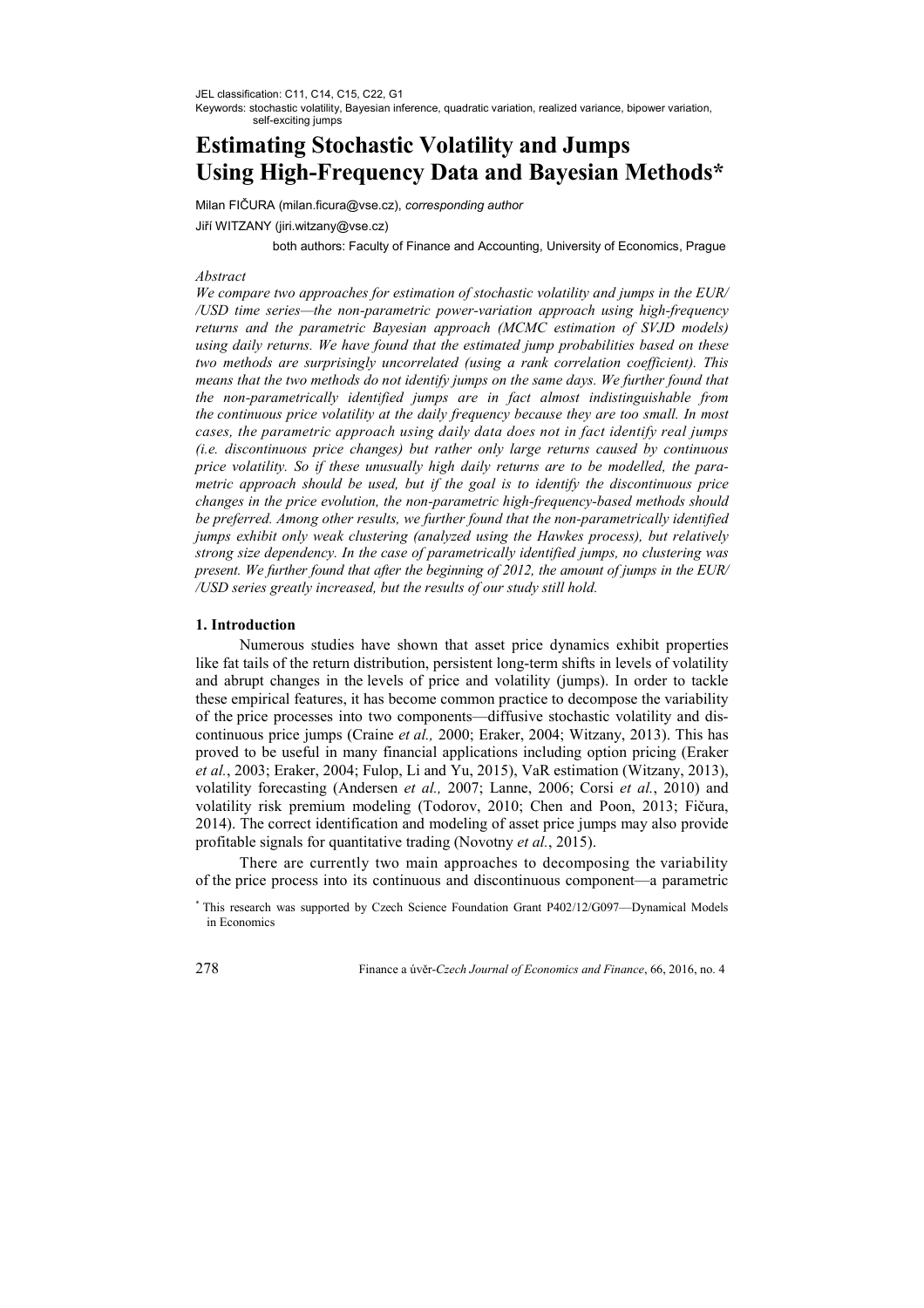approach based on the Bayesian estimation methods and a non-parametric approach based on the asymptotic theory of power variations and high-frequency data. Combined approaches using Bayesian methods together with high-frequency powervariation estimators have also been proposed (see Fičura and Witzany, 2015, and Maneesoonthorn *et al.*, 2016), greatly aiding the modeling of the self-exciting jump dynamics.

In the parametric approach, it is necessary to first define the underlying processes governing the evolution of the price, i.e. typically the processes of log returns and stochastic volatility, as well as the processes governing the occurrences, magnitudes and intensity of jumps in price and volatility. The parameters of the resulting SJVD (Stochastic-Volatility-Jump-Diffusion) models (see Shephard, 2005) and the evolution of the latent state variables (i.e. the unobservable processes) are then estimated usually through simulation-based Bayesian inference methods such as the MCMC (Markov chain Monte Carlo) algorithm (for different implementations, see Eraker *et al.*, 2003; Johannes and Polson, 2009; Nakajima, 2012; and Witzany, 2013), possibly in combination with Particle filters for the sequential estimation of the latent state variables (see, Stroud and Johanness, 2014 and Fulop, Li and Yu, 2015). An approach to sequential estimation of the parameters of SVJD models was further proposed by Golightly (2014). Among other applications, Liu and Li (2015) use Bayesian methods to test for persistence of stochastic volatility in models with jumps, while Szerszen (2009) uses them to estimate stochastic volatility models with Lévy *α*-stable jumps.

The non-parametric approach, on the other hand, does not define the parametric processes explicitly and it should theoretically be valid for a wide range of possible processes governing price evolution (i.e. it is model-free). This approach uses high-frequency returns and the asymptotic theory of power-variation measures (derived in Andersen *et al.*, 2003, and Barndorff-Nielsen and Shephard, 2004) to calculate quantities that converge (with increasing frequency for their calculation) either to the quadratic variation, which is a measure of the overall price variability, or to the integrated variance, which is a measure of the diffusive price variability. The most commonly used measures converging to the quadratic variance are the realized variance (Andersen and Bollerslev, 1998) and the realized kernels (Barndorff-Nielsen *et al.*, 2008). Proposed measures converging to the integrated variance are, among others, the bipower variation (Barndorff-Nielsen and Shephard, 2004), threshold bipower variation (Corsi, Pirino and Reno, 2010), multi-power variation measures (see Ysusi, 2006, and Shi, 2009) and the nearest-neighbor truncation measures (Andersen *et al.*, 2010). In order to estimate the statistically significant jumps in a practical setting (with non-continuously sampled returns), an approach is commonly used in which the difference between the realized variance and bipower variation is normalized with the use of integrated quarticity. For a comparison of different approaches, see Barndorff-Nielsen and Shephard (2004); Andersen *et al.* (2007); Corsi, Pirino and Reno (2010); Hanousek *et al.* (2013), and Andersen *et al.* (2014). An alternative method, estimating jumps at the exact time at which they occur without integrated quarticity, was also proposed by Lee and Mykland (2008).

As there are two approaches for estimating stochastic volatility and jumps, it is natural to ask whether they provide similar results. From the previously conducted studies, it is clear that the non-parametric approach typically identifies significantly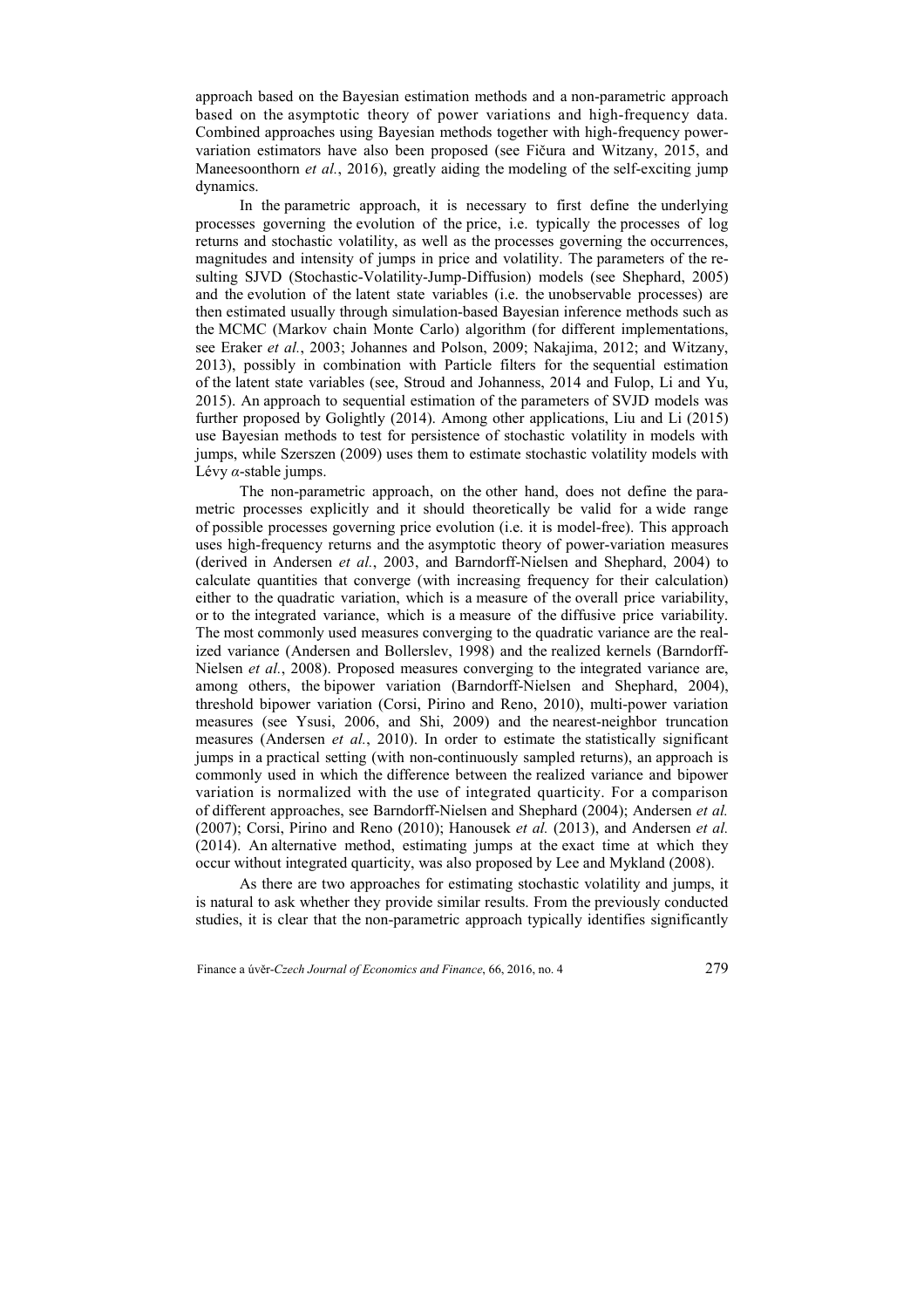more jumps than the parametric approach does (as mentioned in Andersen *et al.*, 2007), which is to be expected because it is far easier to identify jumps from highfrequency returns then from the daily returns commonly used in parametric model estimation (for an intraday implementation of SVJD models, see Stroud and Johanness, 2014). Nevertheless, we can still ask if the two methods at least tend to identify jumps at the same times and if the jump processes exhibit similar properties.

To answer these questions, we estimated the stochastic volatility and jumps in the past history of the EUR/USD exchange rate (in the period between 3 February 2006 and 15 April 2014) using representative methods from both approaches. Specifically, we used a log-variance SVJD model (based on a model in Witzany, 2013) with self-exciting jumps and compared it with the bipower-variation approach for volatility and jumps estimation (developed in Andersen *et al.,* 2007), where significant jumps are identified with the shrinkage estimator constructed using the realized tripower quarticity.

Surprisingly, the results of our research indicate that the two methods do not tend to identify jumps at the same times at all. The jumps identified nonparametrically from high-frequency returns are usually not large enough to be distinguishable at the daily frequency through the Bayesian method and the alleged "jumps" identified using the parametric approach are actually not real jumps in most cases (i.e. discontinuous price changes), but just large daily returns caused by diffusive volatility (or possibly jumps in volatility).

So the study shows that although the daily SVJD models may be useful for the modeling of unusually large daily returns occurring in the financial time series, in most cases these returns seem not to be caused by discontinuous price changes (jumps), which, in general, cannot be identified accurately by these models. The highfrequency-based non-parametric methods, on the other hand, seem to be able to identify discontinuous price changes relatively well. As these have, however, only little to do with the unexpectedly large daily returns, the non-parametric methods may not be able to account for the occurrences of such returns in the asset price time series. So the optimal choice of the method to be used should depend on the purpose of the application. If the discontinuous price changes are the main feature of interest (as may be the case in some market-making and quantitative trading strategies), then the high-frequency nonparametric estimators may be the appropriate method to use. If, on the other hand, the unusually high daily returns are the feature that needs to be modeled (as may be the case in option pricing, VaR estimation or other applications in which the fat tails of the daily return distribution have to be accounted for), then the daily SVJD models may be preferable.

The rest of the paper is organized as follows: In Section 2 we present the general price process and the non-parametric estimators used for the estimation of the quadratic variation, integrated variance and jump variance. In Section 3 we present our parametric SVJD model with self-exciting jumps and the Bayesian methods used for the estimation of its parameters and the latent state variables. In Section 4 we perform empirical research on the EUR/USD exchange rate and on simulated time series in order to analyze main differences between the two methods. Section 5 concludes the paper.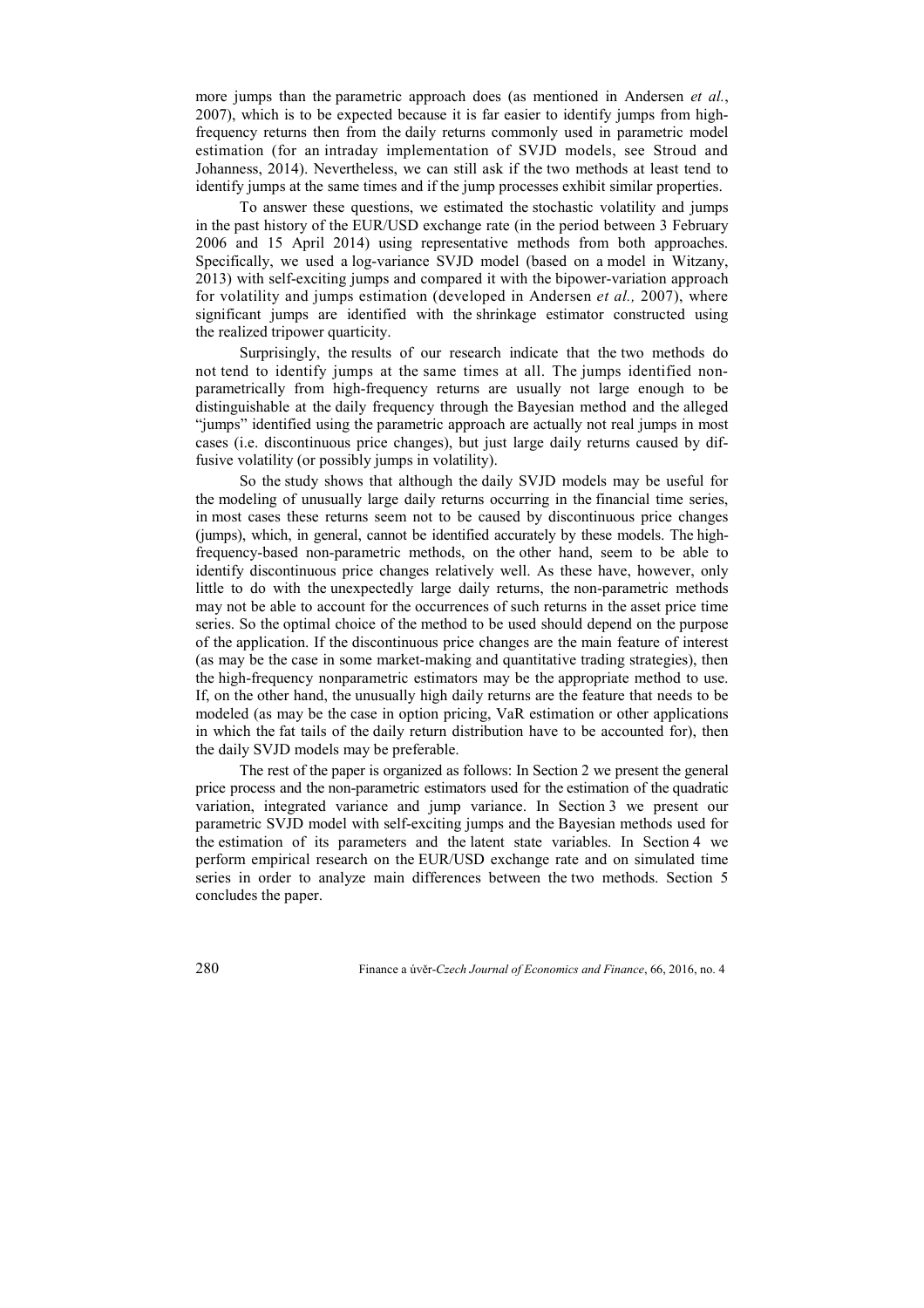## **2. Non-Parametric Estimation of Volatility and Jumps**

Let us assume that the logarithmic price of an asset follows a general Stochastic-Volatility Jump-Diffusion process defined by the following stochastic differential equation:

$$
dp(t) = \mu(t)dt + \sigma(t)dW(t) + j(t)dq(t)
$$
\n(1)

where  $p(t)$  is the logarithm of the asset price,  $\mu(t)$  is the instantaneous drift rate,  $\sigma(t)$ is the instantaneous volatility,  $W(t)$  is a Wiener process,  $j(t)$  is a process determining the size of the jumps and  $q(t)$  is a counting process whose differential determines the times of jump occurrences (i.e. the jump indicator).

The logarithmic return over a given time period between *t* −1 and *t* can be expressed as

$$
r(t) = p(t) - p(t-1) = \int_{t-1}^{t} \mu(\tau) d\tau + \int_{t-1}^{t} \sigma(\tau) dW(\tau) + \sum_{t-1 \leq \tau < t} \kappa(\tau) \tag{2}
$$

where  $\kappa(t) = j(t)I\left[q(t) = 1\right]$ ,  $I(.)$  is the indicator function and the sum of  $\kappa(t)$ measures the impact of jumps during the given period of time (from *t* −1 to *t*).

The total variability of the price process over a given period of time can be expressed with its quadratic variation in the following form:

$$
QV(t) = \int_{t-1}^{t} \sigma^2(s) \, ds + \sum_{t-1 \le s < t} \kappa^2(s) \tag{3}
$$

where the first term—representing the continuous component of price variability—is called *Integrated Variance*, and the second term—representing the discontinuous component of price variability—is called *Jump Variance*. So we can write:

$$
QV(t) = IV(t) + JV(t)
$$
 (4)

where  $IV(t)$  is the integrated variance and  $JV(t)$  is the jump variance.

Both of the quantities,  $IV(t)$  and  $JV(t)$ , are unobservable and they have to be estimated. One possible approach is to parametrically define the processes  $\sigma(t)$ ,  $j(t)$  and  $q(t)$  and estimate their parameters and the latent state variables using Bayesian inference methods (as will be shown in Section 3). Another approach is to use the non-parametric high-frequency power-variation estimators which converge either to  $QV(t)$  or to  $IV(t)$ .

In our study we estimate the quadratic variation with the *realized variance* (see Andersen and Bollerslev, 1998), which is defined for a given frequency as the sum of squared returns on some higher frequency. Denoting ∆ as some intraday time interval and  $r(t, \Delta)$  as the logarithmic return between  $t - \Delta$  and  $t$ , we can define the realized variance as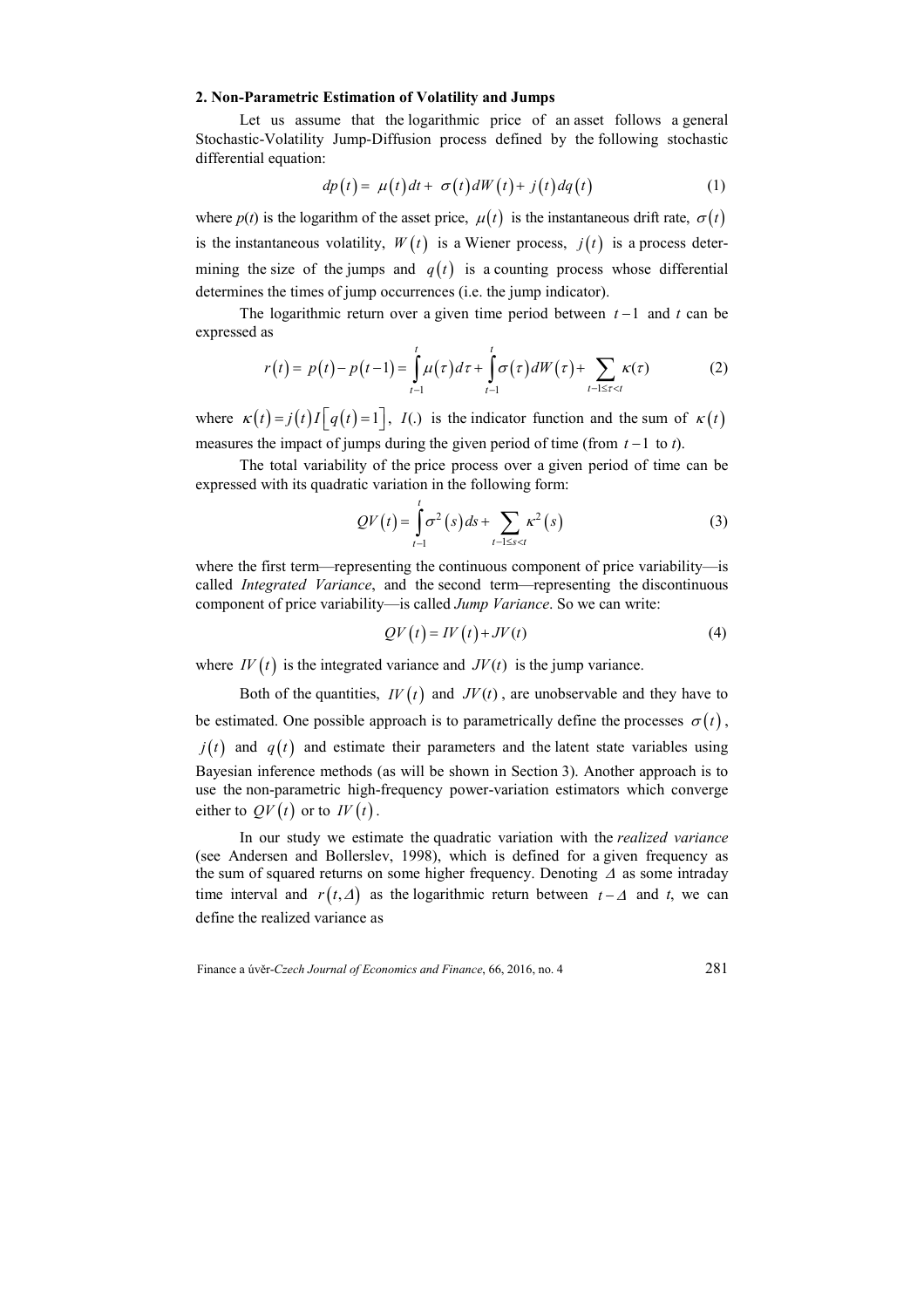$$
RV(t,\Delta) = \sum_{j=1}^{1/\Delta} r^2 (t-1+j\Delta,\Delta)
$$
 (5)

and it holds that  $RV(t, \Delta) \rightarrow QV(t)$  as  $\Delta \rightarrow 0$ .

The realized variance should theoretically provide an unbiased and consistent estimate of the underlying quadratic variation, as long as the price follows a continuous semi-martingale and the high-frequency returns are not plagued by microstructure noise (see Andersen *et al.*, 2003). In practical applications, the cumulation of the microstructure noise (bid-ask bounce, etc.) present at ultra-high frequencies (tick, minute, etc.) causes the returns to be serially autocorrelated and the  $RV(t, \Delta)$ estimator to become positively biased. To cope with this problem, it is possible to use more advanced estimators of the quadratic variance, such as sub-sampling schemes (see Zhang, Mykland and Ait-Sahalia, 2005), the autocorrelation-robust estimator of Hansen and Lunde (2004), or the realized kernels of Barndorff-Nielsen and Shephard (2008). A simpler (though less precise) approach is to estimate the realized variance on slightly lower frequencies at which no serial autocorrelation is present (Andersen *et al.*, 2005). In our case, standard  $RV(t, \Delta)$  is used with returns sampled at the 15-minute frequency, at which the estimated autocorrelation was negligible.

In order to estimate the continuous component of the quadratic variation—i.e. the integrated variance—it is possible to use the realized bipower variation (Barndorff-Nielsen and Shephard, 2004) defined as follows:

$$
BV(t,\Delta) = \frac{\pi}{2} \sum_{j=2}^{1/\Delta} \left| r(t-1+j\Delta,\Delta) \right| \left| r(t-1+(j-1)\Delta,\Delta) \right| \tag{6}
$$

and it holds that  $BV(t,\Delta) \to IV(t)$  as  $\Delta \to 0$ .

The contribution of the jump component can then be estimated as

$$
RJV(t,\Delta) = RV(t,\Delta) - BV(t,\Delta)
$$
\n(7)

where *RJV*  $(t, \Delta)$  is the realized jump variance and  $RJV(t, \Delta) \rightarrow \sum_{k=1}^{\infty} \kappa^2(s)$ 1 ,  $t - 1 \leq s < t$  $RJV(t,\Delta) \to \sum \kappa^2(s)$  $\rightarrow$   $\sum_{t-1 \leq s < t} \kappa^2(s)$  as  $\varDelta \rightarrow 0$ .

As long as we are not able to sample the absolute returns at infinitely fine frequency, the estimates of jump variance based on bipower variation are always plagued by some noise. This noise may cause the values of the estimator to be negative. The underlying integrated variance can never be negative, so it is reasonable to discard the negative values (Andersen, Bollerslev and Diebold, 2007) as follows

$$
RJV(t,\Delta) = \max\{RV(t,\Delta) - BV(t,\Delta),0\}
$$
 (8)

Consequently, in order to ensure that the estimates of the integrated variance and jump variance sum into the estimate of the quadratic variation (realized variance), it is necessary to re-estimate the integrated variance as follows:

$$
EIV(t,\Delta) = RV(t,\Delta) - \max\{RV(t,\Delta) - BV(t,\Delta),0\}
$$
\n(9)

where  $EIV(t,\Delta)$  is the adjusted estimate of the integrated variance.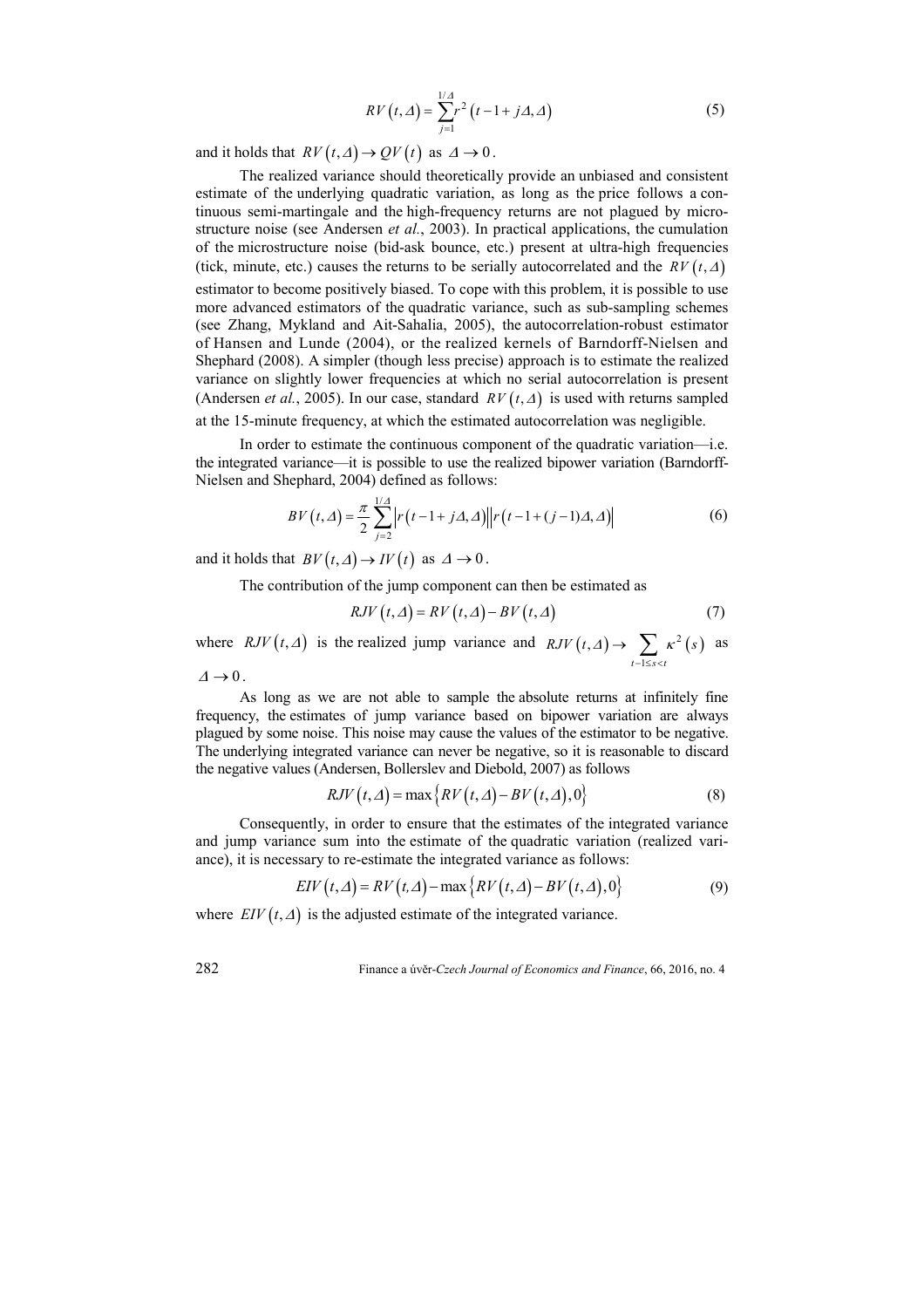Nevertheless, even if we discard the negative values, the noise present in the bipower variation estimator (due to the finiteness of our sampling frequency) causes the  $RJV(t, \Delta)$  to indicate a non-negative jump component on almost every day. It would be reasonable to pick only the significant jumps in the presence of noise, which can be done by using the so-called shrinkage estimator for the jump contribution (see Barndorff-Nielsen and Shephard, 2004, and Andersen, Bollerslev and Diebold, 2007).

The shrinkage estimator is based on the idea that appropriately normalized differences between realized variance and bipower variation should—in the absence of jumps—asymptotically converge to the standard normal distribution. For the normalization, it is necessary to define the so-called integrated quarticity:

$$
IQ(t) = \int_{t-1}^{t} \sigma^4(s) ds
$$
\n(10)

which can be consistently estimated (even in the presence of jumps) with the realized tripower quarticity: (11)

$$
TQ(t,\Delta) = \frac{\pi^{3/2}}{4\Delta} \Gamma\left(\frac{7}{6}\right)^{-3} \sum_{j=3}^{1/\Delta} \left[r\left(t-1+j\Delta,\Delta\right)\right]^{4/3} \left[r\left(t-1+(j-1)\Delta,\Delta\right)\right]^{4/3} \left[r\left(t-1+(j-2)\Delta,\Delta\right)\right]^{4/3}
$$

i.e. it holds that  $TQ(t, \Delta) \rightarrow IQ(t)$  as  $\Delta \rightarrow 0$ .

Using  $RV(t, \Delta)$ ,  $BV(t, \Delta)$  and  $TQ(t, \Delta)$  we can define a variable  $Z(t, \Delta)$ which has asymptotically a standard normal distribution as long as the underlying process does not contain jumps:

$$
Z(t,\Delta) = \frac{\left[RV(t,\Delta) - BV(t,\Delta)\right]RV(t,\Delta)^{-1}}{\sqrt{\left[\left(\pi/2\right)^2 + \pi - 5\right] \max\left\{1, TV(t,\Delta)BV(t,\Delta)\right\}^2/\Delta}}
$$
(12)

Large values of  $Z(t, \Delta)$  thus indicate that a jump occurred during the day. So the statistically significant jumps at significance level  $\alpha$  can be identified as

$$
RJV(t,\Delta) = I\left\{Z(t,\Delta) > \Phi(\alpha)^{-1}\right\} \left[RV(t,\Delta) - BV(t,\Delta)\right]
$$
 (13)

where

*I*{ $\{.\}$  is the indicator function and  $\Phi(\alpha)^{-1}$  is the quantile function of the standard normal distribution. It is also worth noting that for  $\alpha = 0.5$ , equation (13) becomes equal to equation (8) and only the negative jumps are eliminated by the estimator.

As we want the jump estimator and the integrated variance estimator to sum into the realized variance, we need to re-estimate the integrated variance as

$$
EIV(t,\Delta) = RV(t,\Delta) - I\left\{Z(t,\Delta) > \Phi(\alpha)^{-1}\right\} \left[RV(t,\Delta) - BV(t,\Delta)\right] \tag{14}
$$

It is worth noting that although the aforementioned jump estimation method is commonly used in the literature, it may underestimate the jump component in finite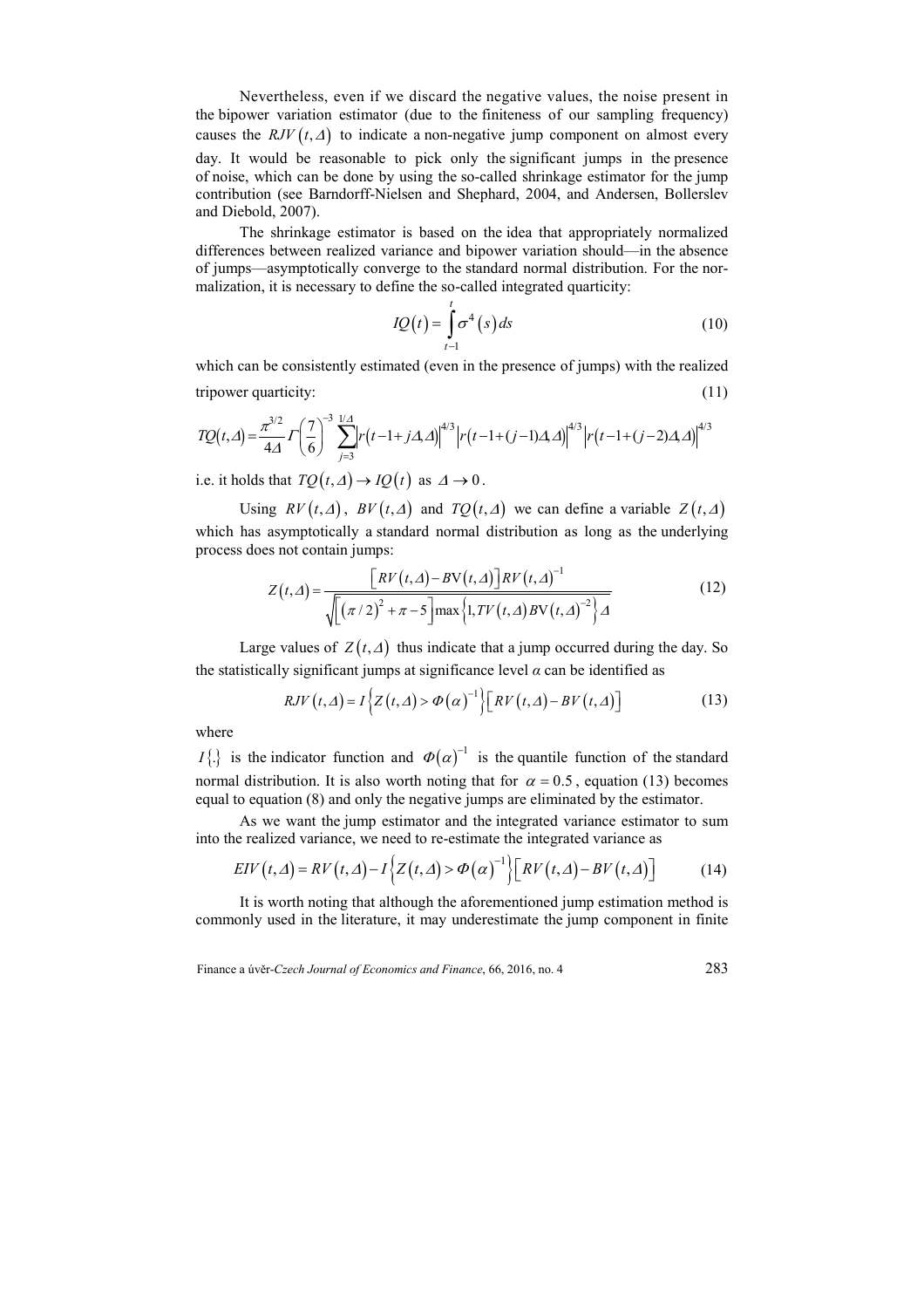samples, especially if consecutive jumps (i.e. jumps in two consecutive high-frequency time-periods) occur in the time series, which may indeed be probable, especially due to the self-exciting behavior of the jumps. For discussion of this issue and possible solutions, see Corsi *et al.* (2010).

An additional problem is the small sample size (with 15-minute frequency we have just 96 daily returns), which may also decrease the precision of the jump estimates. A solution would be to use a bootstrapped version of the estimator as described in Dovonon *et al.* (2014).

Nevertheless, we chose to use the basic  $RJV(t,\Delta)$  estimator as we believe it should be accurate enough for the purposes of this study.

# **3. Bayesian Estimation of Volatility and Jumps**

In order to estimate the continuous stochastic volatility and jumps using the parametric approach, we need to specify the underlying latent processes for  $\mu(t)$ ,  $\sigma(t)$ ,  $j(t)$  and  $q(t)$  in equation (1) as well as the latent process  $\lambda(t)$ , which determines the intensity of jumps governing the possible jump clustering. We will further present a parametric SVJD model inspired by Witzany (2013), with the addition of Self-Exciting Hawkes jumps instead of independent Poisson jumps.

In the model, we assume that the drift of the logarithmic return process is constant:  $\mu(t) = \mu$ . Equation (1) then changes to

$$
dp(t) = \mu dt + \sigma(t) dW(t) + j(t) dq(t)
$$
\n(15)

In order to model the instantaneous stochastic volatility  $\sigma(t)$ , we utilize the log-variance model which uses the mean-reverting Ornstein-Uhlenbeck process for the logarithm of the return variance. The process can be written as follows:

$$
dh(t) = \kappa \Big[ \theta - h(t) \Big] dt + \xi dW_V(t)
$$
 (16)

where  $h(t)$  is the logarithm of the return variance,  $h(t) = \ln \left[ \sigma^2(t) \right]$  and  $W_V(t)$ , is a separate Wiener process governing the evolution of the stochastic volatility, which may be correlated with the Wiener process of the logarithmic price  $W(t)$ , but we will further assume no correlation, as the correlation does not seem to be present for currency markets (unlike stock markets) (see Franses and van Dijk, 2000, p. 18). Parameter  $\theta$  represents the long-term level of volatility,  $\kappa$  determines the strength of the mean-reversion and  $\xi$  is the volatility of volatility, which is assumed to be constant. Additionally, it is possible to add jumps into the volatility process (see Eraker, 2004, and Fulop, Li and Yu, 2015), but we will omit these in the presented model.

Considering the process of jump sizes  $j(t)$ , we will model it as a series of normally distributed independent random variables:  $j(t) \sim N(\mu_J, \sigma_J)$  (i.e. we will not include the possibility of time-varying jump magnitudes or the possible correlation between the jump magnitudes and the stochastic volatility).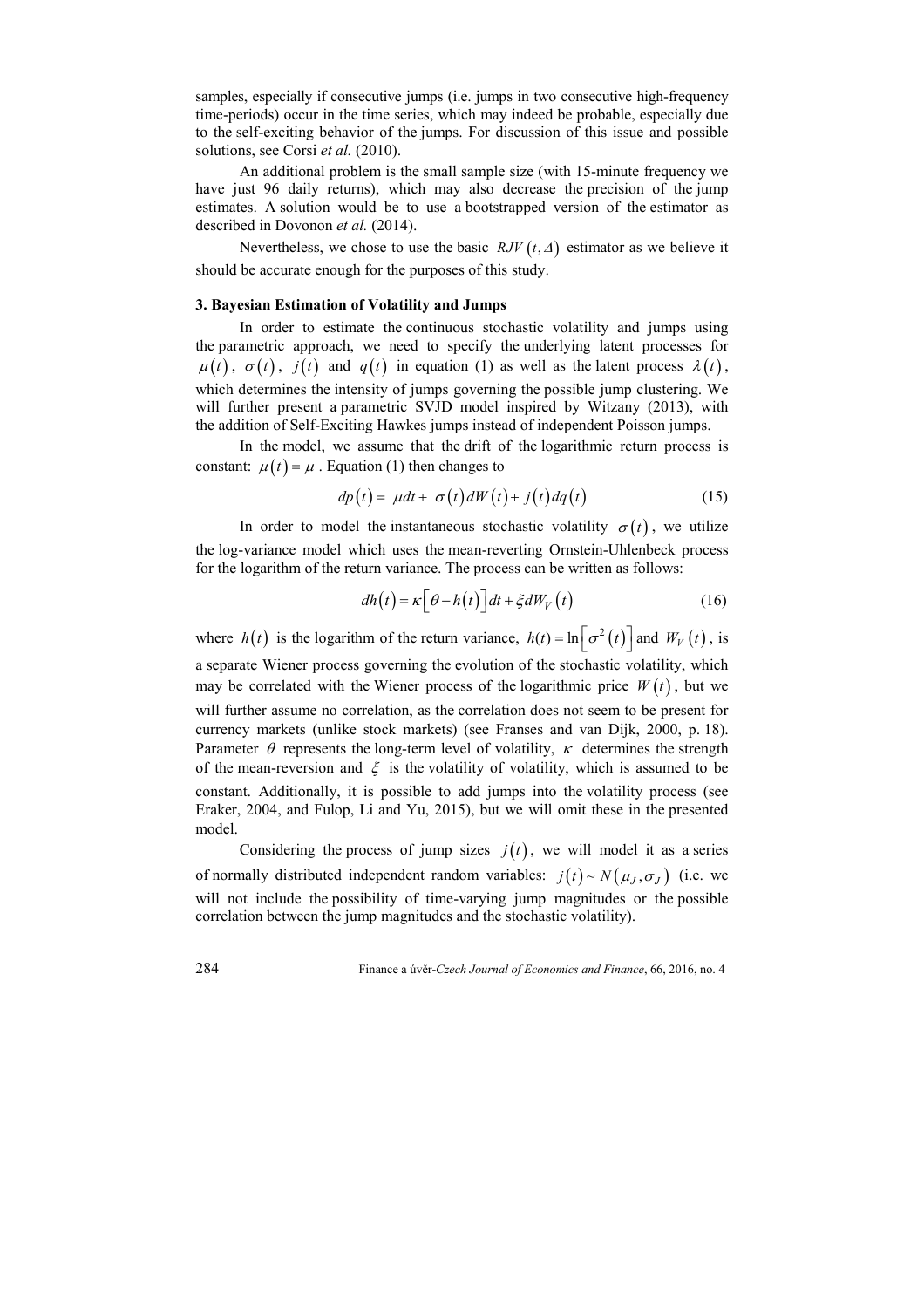Finally, the process of jump occurrences  $q(t)$  will be modeled using a selfexciting Hawkes process with the exponential decay function (see Ait-Sahalia *et al.*, 2015, and Fulop, Li and Yu, 2015 for the application of the Hawkes processes for jump modeling, and Bacry *et al.*, 2015 for a detailed overview of the applications of these processes in finance). In the Hawkes process, the intensity of jumps  $\lambda(t)$ , defined by the relationship  $Pr[ dq(t) = 1] = \lambda(t) dt$ , increases (by a fixed amount) every time a jump occurs and then decays exponentially back to its long-term level. The jump intensity process  $\lambda(t)$  can be expressed using the following differential equation:

$$
d\lambda(t) = \kappa_J \Big[ \theta_J - \lambda(t) \Big] dt + \xi_J dq(t) \tag{17}
$$

where  $\theta_J$  is the long-term jump intensity,  $\kappa_J$  determines the rate of the exponential decay of the jump intensity towards its long-term level and  $\xi_J$  measures the immediate increase in jump intensity after a jump occurs (i.e. when  $dq(t) = 1$ ).

By solving differential equation (17), it is possible to express the value of the jump intensity  $\lambda(t)$  at any given point in time using the following relationship:

$$
\lambda(t) = \theta_J + \int_{-\infty}^{t} \xi_J e^{-\kappa_J (t-s)} dq(s) = \theta_J + \sum_{dq(s)=1, s \le t} \xi_J e^{-\kappa_J (t-s)} \tag{18}
$$

It is worth noting that many recent studies (Eraker *et al.*, 2003; Eraker, 2004; and Fulop, Li and Yu, 2015) also add the possibility of jumps in the volatility process, which may be correlated with jumps in price. However, we do not include this feature in our model.

The final SVJD model used in our study is specified by equations (15), (16) and (17). In order to estimate the parameters of the model, we convert the model from continuous-time into discrete-time using the Euler discretization (with the notation where  $t = 1, 2, \ldots$  represents days). For the discretization of the jump intensity process, we have to assume that no more than one jump can occur during one day.

The discrete version of equation (15) governing the evolution of daily logreturns is

$$
r(t) = \mu + \sigma(t)\varepsilon(t) + J(t)Q(t)
$$
\n(19)

where  $r(t)$  is the daily logarithmic return defined as  $r(t) = p(t) - p(t-1)$  and  $p(t)$ is the logarithm of the closing price at day  $t$ . Parameter  $\mu$  represents the unconditional mean of the daily returns,  $\sigma(t)$  is the daily conditional volatility,  $\varepsilon(t) \sim N(0,1)$  is a standard normal random variable,  $J(t) \sim N(\mu_I, \sigma_I)$  is a normally distributed random variable determining the size of the jumps and  $Q(t) \sim \text{Bern}[\lambda(t)]$ is a variable following a Bernoulli process with intensity  $\lambda(t)$ .

The discrete version of equation (16) governing the daily conditional volatility is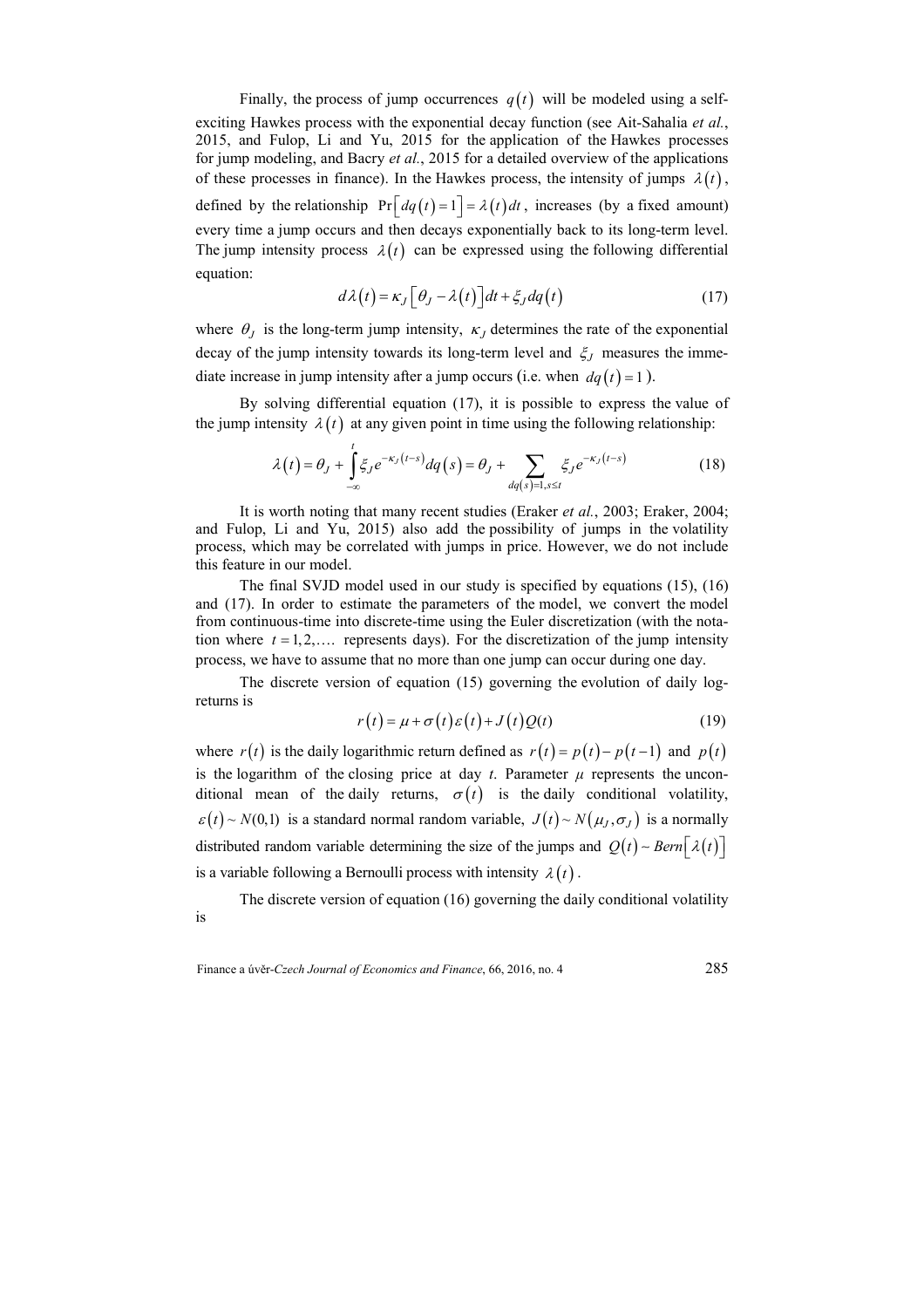$$
h(t) = \alpha + \beta h(t-1) + \gamma \varepsilon_V(t)
$$
\n(20)

where  $h(t) = \ln \left[ \sigma^2(t) \right]$  is the logarithm of the daily return variance,  $\alpha = (1 - \beta)\theta$  is the long-term volatility,  $\beta$  is the autoregressive coefficient,  $\gamma$  is the volatility of volatility and  $\varepsilon_V(t) \sim N(0,1)$  is a series of standard normal random variables uncorrelated with  $\varepsilon(t)$ .

Finally, the discrete version of equation (17) governing the jump intensity  $\lambda(t)$  is

$$
\lambda(t) = \alpha_J + \beta_J \lambda(t-1) + \gamma_J Q(t-1) \tag{21}
$$

where  $\lambda(t)$  is the jump intensity at day t,  $a_J = (1 - b_J - \gamma_J)\theta_J$  determines the longterm jump intensity,  $\beta_j$  is the rate of the exponential decay of the jump intensity, and  $\gamma_J$  is the increase of jump intensity on the day following a jump occurrence.

For notational simplicity, we will further denote  $V(t) = \sigma^2(t)$  as the daily conditional variance.

The final model in the discrete time setting has three equations (19, 20 and 21) with nine parameters to be estimated ( $\mu$ ,  $\alpha$ ,  $\beta$ ,  $\gamma$ ,  $\theta$ <sub>*I*</sub>,  $\beta$ <sub>*J*</sub>,  $\gamma$ <sub>*J*</sub>,  $\mu$ <sub>*J*</sub>,  $\sigma$ <sub>*J*</sub>) and three vectors of latent state variables: **V**, **J** and **Q**.

To estimate the parameters of the model and the past values of the latent state variables, we use a Markov chain Monte Carlo (MCMC) algorithm constructed according to Witzany (2013) and based on the results in Jacquier *et al.* (2007) and Johannes and Polson (2009).

MCMC is a Bayesian estimation method that enables us to sample from highdimensional multivariate densities by constructing a Markov chain that converges to the target joint density but uses only information about the conditional low-dimensional densities that are far easier to analytically express and sample from.

Let us assume that our goal is to estimate a vector of parameters denoted as  $\Theta = (\theta_1, ..., \theta_k)$  and that we are able to analytically express (and sample from) all of the univariate conditional densities  $p(\theta_i | \theta_i, i \neq j$ , data), but not the multivariate joint density  $p(\Theta | \text{data})$ . Then we can use the *Gibbs sampler* and construct a Markov chain that should converge to the multivariate joint density  $p(\Theta | \text{data})$  and will thus generate asymptotically unbiased samples from it.

The procedure for the Gibbs sampler is as follows:

- 0. Assign a vector of initial values to  $\Theta^0 = (\theta_1^0, ..., \theta_k^0)$  and set  $j = 0$ .
- 1. Set  $j = j + 1$ . 2. Sample  $\theta_1^j \sim p\left(\theta_1 \mid \theta_2^{j-1}, \dots, \theta_k^{j-1}, \text{data}\right)$
- 3. Sample  $\theta_2^j \sim p\left(\theta_2 \mid \theta_1^j, \theta_3^{j-1}, \dots, \theta_k^{j-1}, \text{data}\right)$
- $k+1$ . Sample  $\theta_k^j \sim p\left(\theta_k \mid \theta_1^j, \theta_2^j, \dots, \theta_{k-1}^j, \text{data}\right)$  and return to step 1.

...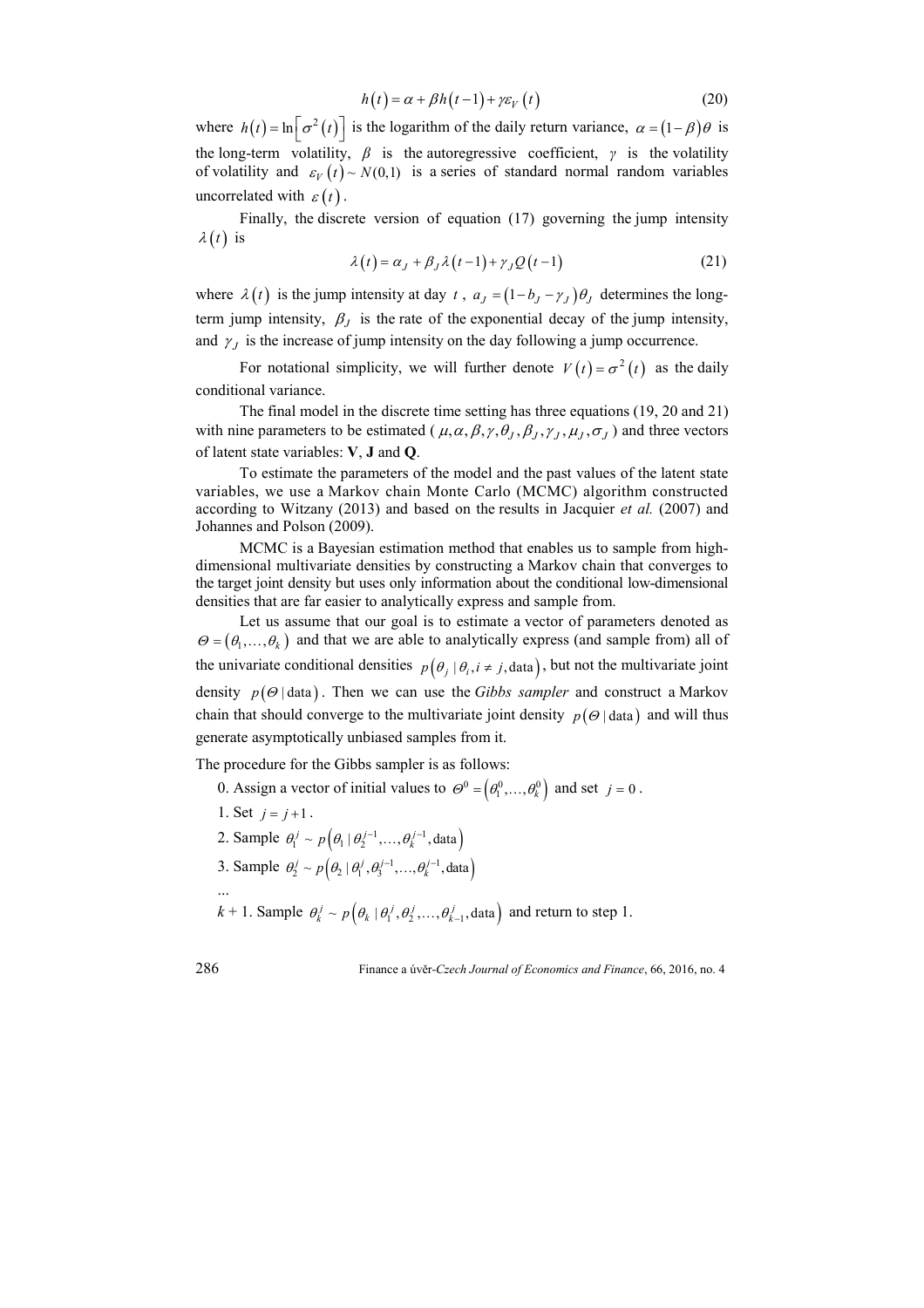According to the Clifford-Hammersley theorem (see Johannes and Polson, 2009) the univariate conditional distributions  $p(\theta_i | \theta_i, i \neq j$ , data) fully characterize the joint distribution  $p(\Theta | \text{data})$  and it can also be proved that the Markov chain constructed according to the Gibbs sampler converges to the multivariate joint distribution  $p(\Theta | \text{data})$ . So, we only have to calculate enough iterations of the Gibbs sampler, discard the first ones and use the remaining ones to estimate all of the required statistical properties of the joint distribution *p* (<sup>Θ</sup> | data ) .

The conditional densities  $p(\theta_i | \theta_i, i \neq j$ , data) are usually obtained by applying the Bayes theorem to the likelihood function and the prior density:

 $p\left(\theta_1|\theta_2^{j-1},...,\theta_k^{j-1},\text{data}\right) \propto L\left(\text{data}|\theta_1,\theta_2^{j-1},...,\theta_k^{j-1}\right) \times \text{prior}\left(\theta_1|\theta_2^{j-1},...,\theta_k^{j-1}\right)$  (22)

where *L*(.) denotes the likelihood function, prior(.) is the Bayesian prior density for the given parameter and  $\infty$  represents a proportionate relationship. In our application, we generally use uninformative priors (i.e. prior  $(\theta_i) \propto 1$ ) and assume independence of the parameters.

In order to utilize the Gibbs sampler, it is necessary to normalize the right hand side (RHS) of equation (22) (i.e. to replace the proportionate relationship with equality). This can be done by integrating the RHS of the equation over  $\theta_1$  in order to get the density  $p(\text{data} | \theta_2^{j-1},..., \theta_k^{j-1})$  with which the RHS has to be divided.

If integration on the right hand side of equation (22) is not possible, then the Gibbs sampler cannot be used. Instead, we can use the *Metropolis-Hastings algorithm*, which is a rejection sampling algorithm that works as follows: a proposal value for each parameter is drawn from a proposal density and the new parameter value is then either accepted or rejected based on a given probability.

Specifically, Step 2 in the Gibbs sampler is replaced by the following two-step procedure:

- A. Draw  $\theta_1^j$  from the proposal density  $q\left(\theta_1 | \theta_2^{j-1}, ..., \theta_k^{j-1}, \text{data}\right)$ .
- B. Accept  $\theta_1^j$  with the probability  $\alpha = \min(R, 1)$ , where *R* denotes the acceptance ratio defined as

$$
R = \frac{p\left(\theta_1^{j} \mid \theta_2^{j-1}, \dots, \theta_k^{j-1}, \text{data}\right) q\left(\theta_1^{j-1} \mid \theta_1^{j}, \theta_2^{j-1}, \dots, \theta_k^{j-1}, \text{data}\right)}{p\left(\theta_1^{j-1} \mid \theta_2^{j-1}, \dots, \theta_k^{j-1}, \text{data}\right) q\left(\theta_1^{j} \mid \theta_1^{j-1}, \theta_2^{j-1}, \dots, \theta_k^{j-1}, \text{data}\right)}
$$
(23)

which is in practice evaluated by sampling  $u \sim U(0,1)$  from a uniform distribution and accepting  $\theta_1^j$  if and only if  $u < R$ .

It can be shown that the resulting Markov chain converges to the joint distribution  $p(\Theta | \text{data})$  (see Johannes and Polson, 2009).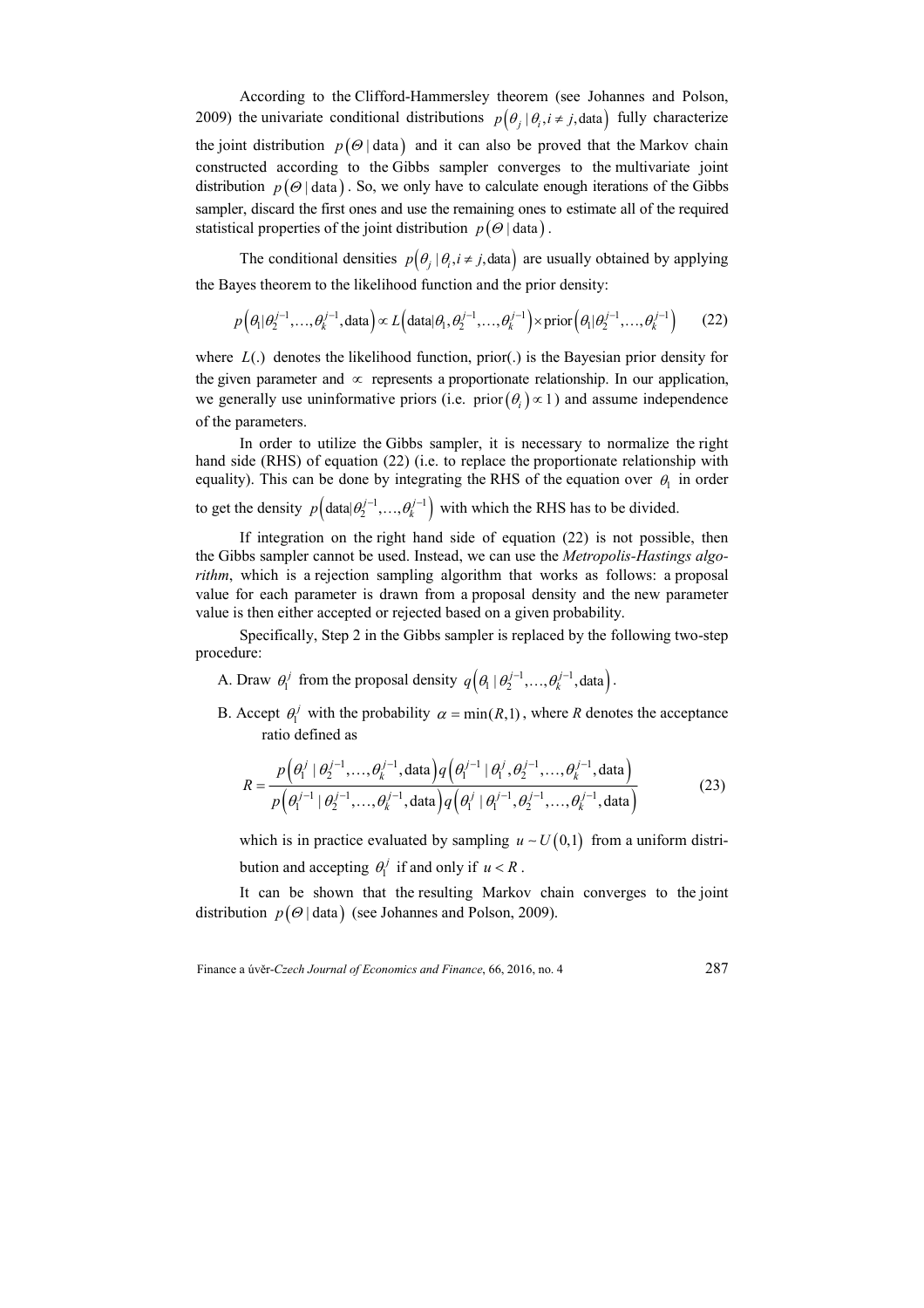There are many different versions of the Metropolis-Hastings algorithm which often differ in the proposal density assumed. A very popular version is the *Random-Walk Metropolis-Hastings* with the following proposal density:

$$
\theta_1^j \sim \theta_1^{j-1} + N(0, c) \tag{24}
$$

where  $c$  is a meta-parameter which may influence the computational efficiency of the algorithm and the practice is to set it so that approximately 50% of the proposals get accepted.

A great advantage of the Random-Walk Metropolis-Hastings algorithm is that its proposal distribution is symmetric, which means that the probability of going from  $\theta_1^{j-1}$  to  $\theta_1^j$  is the same as the probability of going from  $\theta_1^j$  to  $\theta_1^{j-1}$ . Because of that, the proposal densities in equation (23) cancel out. Consequently, by utilizing relationship (22) and assuming non-informative priors, the acceptance ratio reduces to the likelihood ratio

$$
R = \frac{L\left(\text{data} \mid \theta_1^j, \theta_2^{j-1}, \dots, \theta_k^{j-1}\right)}{L\left(\text{data} \mid \theta_1^{j-1}, \theta_2^{j-1}, \dots, \theta_k^{j-1}\right)}
$$
(25)

So, in theory, as long as we are able to analytically express the likelihood function, we can use this algorithm to estimate the joint posterior density of the parameters.

In our case, we want to estimate a vector of a few model parameters  $\Theta$  and a large number of latent state variables *X*. Since we know from the Bayes theorem that

$$
p(\Theta, X | \text{data}) \propto p(\text{data} | \Theta, X)^* p(X, \Theta)
$$
 (26)

we can estimate iteratively the parameters and the latent state variables

$$
p(\Theta | X, \text{data}) \propto p(\text{data} | \Theta, X)^* p(X | \Theta)^* p(\Theta)
$$
  
 
$$
p(X | \Theta, \text{data}) \propto p(\text{data} | \Theta, X)^* p(\Theta | X)^* p(X)
$$
 (27)

In order to achieve better computational efficiency, we combine in our application different versions of the MCMC algorithm for different variables. Specifically, we use the Gibbs sampler to estimate the parameters  $\mu, \mu_i, \sigma_i, \alpha, \beta, \gamma$  and latent state variables **Q**, **J** and **V** (for **V** using an accept-reject Gibbs sampler based on Kim, Shephard and Chib, 1998) and Random-Walk Metropolis Hastings to estimate the Hawkes process parameters  $\theta_J, \beta_J, \gamma_J$ .

The full estimation algorithm (based on Witzany, 2013) proceeds as follows:

1. Sample reasonable initial values  $\mu^{(0)}, \mu^{(0)}_J, \sigma^{(0)}_J, \alpha^{(0)}, \beta^{(0)}_J, \gamma^{(0)}_J, \beta^{(0)}_J, \gamma^{(0)}_J, \gamma^{(0)}_J, \gamma^{(0)}_J, \gamma^{(0)}_J, \gamma^{(0)}_J, \gamma^{(0)}_J, \gamma^{(0)}_J, \gamma^{(0)}_J, \gamma^{(0)}_J, \gamma^{(0)}_J, \gamma^{(0)}_J, \gamma^{(0)}_J, \gamma^{(0)}_J, \gamma^{(0)}_J, \$  $V^{(0)}, J^{(0)}, Q^{(0)}$ . Denoting  $s^2$  as the estimate of unconditional variance Var (*r*), the following initial values were used:  $\mu^{(0)} = 0$ ,  $\mu^{(0)}_J = 0$ ,  $\sigma^{(0)}_J = 2 * s$ ,  $\alpha^{(0)} = \log (s^2) * (1-0.9)$ ,  $\beta^{(0)} = 0.9$ ,  $\gamma^{(0)} = 0.3$ ,  $\theta_J^{(0)} = 0.05$ ,  $\beta_J^{(0)} = 0.8$ ,  $\gamma_J^{(0)} = 0.01$ .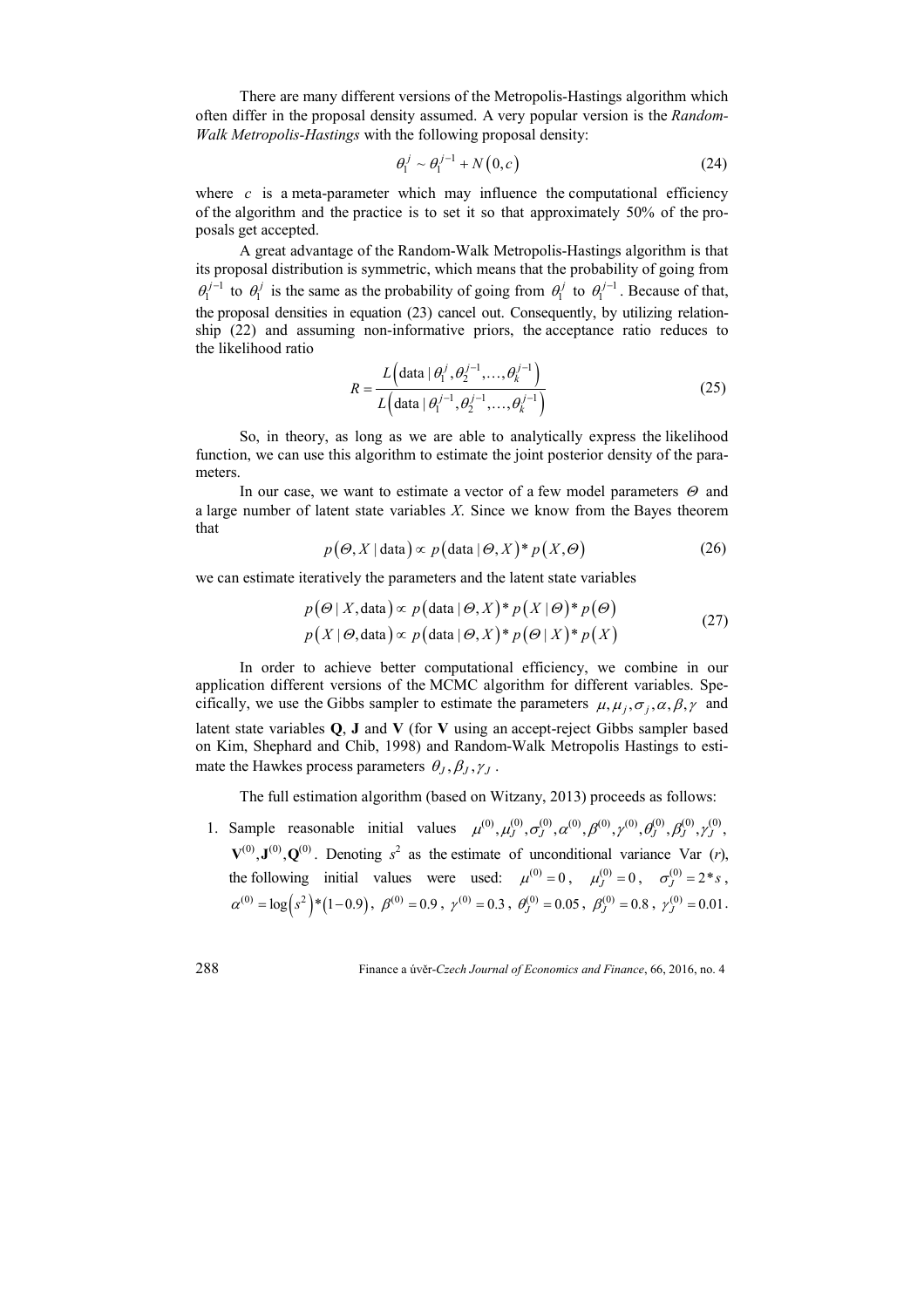The initial stochastic variances  $V^{(0)}$  were set equal to the exponential moving average of  $r^2$  and jump occurrences  $\mathbf{Q}^{(0)}$  were set equal to zero.

- 2. For  $i = 1,..., T$  sample jump sizes  $J_i^{(g)} \propto \varphi\left(J; \mu_J^{(g-1)}, \sigma_J^{(g-1)}\right)$  if  $Q_i^{(g-1)} = 0$  and  $J_i^{(g)} \propto \varphi \bigg( r_i ; \mu^{(g-1)} + J, \sqrt{V_i^{(g-1)}} \bigg) \varphi \bigg( J ; \mu_j^{(g-1)}, \sigma_j^{(g-1)} \bigg) \text{ if } Q_i^{(g-1)} = 1.$
- 3. For  $i = 1,..., T$  sample jump occurrences  $Q_i^{(g)} \in \{0,1\}$ ,  $Pr[Q = 1] = p_1 / (p_0 + p_1)$ , where  $p_0 = \varphi\left(r_i; \mu^{(g-1)}, \sqrt{V_i^{(g-1)}}\right) \left(1 - \lambda^{(g-1)}\right)$  and  $p_1 = \varphi\left(r_i; \mu^{(g-1)} + J, \sqrt{V_i^{(g-1)}}\right) \lambda^{(g-1)}$ .
- 4. Sample new stochastic log-variances  $h_i^{(g)} = \log \left( V_i^{(g)} \right)$  for  $i = 1, ..., T$  using the Gibbs Sampler with the accept-reject procedure developed in Kim, Shephard and Chib (1998), i.e. we calculate the series  $y_i = r_i - \mu^{(g-1)} - J_i^{(g)} Q_i^{(g)}$  and sample  $h_i^{(g)}$  from a proposal distribution  $\varphi(h_i; \mu_i, \sigma)$ , where  $\mu_i = \phi_i + \frac{\sigma^2}{2} \left[ y_i^2 \exp(-\phi_i) - 1 \right]$ ,  $(1-\beta) + \beta (\log V_{i+1} + \log V_{i-1})$  $\overline{\left(1+\beta^2\right)}$  $1 + \log r_{i-1}$ 2  $1-\beta$ ) +  $\beta$ (log $V_{i+1}$  + log 1  $_{i+1}$  +  $_{i+1}$ *i*  $\alpha(1-\beta) + \beta(\log V_{i+1} + \log V_i)$  $\phi_i$ β  $=\frac{\left[\alpha(1-\beta)+\beta(\log V_{i+1}+\log V_{i-1})\right]}{\alpha}$ + and  $\sigma = \frac{7}{\sqrt{1 + \beta^2}}$  $\sigma = \frac{\gamma}{\sqrt{2\pi}}$ β = + .

The proposal is accepted with probability  $f^*/g^*$  (otherwise a new proposal is drawn), where

$$
\log f^* = -\frac{h_i}{2} - \frac{y_i^2}{2} \Big[ \exp(-h_i) \Big] \text{ and } \log g^* = -\frac{h_i}{2} - \frac{y_i^2}{2} \Big[ \exp(-\phi_i) \big( 1 + \phi_i \big) - h_i \exp(-\phi_i) \Big].
$$

5. Sample new stochastic volatility autoregression coefficients  $\alpha^{(g)}, \beta^{(g)}, \gamma^{(g)}$  from  $h_i = \log(V_i^{(g)})$  for  $i = 1,...,T$  using the Bayesian linear regression model (Lynch, 2007), i.e.

$$
\hat{\beta} = (\mathbf{X'X})^{-1} \mathbf{Xy}, \quad \hat{\mathbf{e}} = \mathbf{y} - \mathbf{X}\hat{\beta}, \text{ where } \mathbf{X} = \begin{pmatrix} 1 \dots 1 \\ h_1 \dots h_{T-1} \end{pmatrix} \text{ and } \mathbf{y} = (h_2 \dots h_T)^{'}, \text{ so we}
$$
\nsample  $(\gamma^{(g)})^2 \propto IG\left(\frac{n-2}{2}, \frac{\hat{\mathbf{e}}'\hat{\mathbf{e}}}{2}\right)$  and  $(\alpha^{(g)}, \beta^{(g)})' \propto \varphi\left[(\alpha, \beta)^{'}; \hat{\beta}, (\gamma^{(g)})^2 (\mathbf{X'X})^{-1}\right].$ 

*'*

- 6. Sample  $\mu^{(g)}$  based on the normally distributed time series  $r_i J_i^{(g)} Q_i^{(g)}$  with variances  $V_i^{(g)}$ :  $p(\mu^{(g)} | \mathbf{r}, \mathbf{J}^{(g)}, \mathbf{Q}^{(g)}, \mathbf{V}^{(g)}) \propto \varphi \left( \mu, \sum_{i} \frac{r_i - J_i^{(g)} Q_i^{(g)}}{V_i^{(g)}} \right)$  $V_i^{(g)}$   $\left( \frac{\sum_{i=1}^N V_i^{(g)}}{V_i} \right)^2 \frac{\sum_{i=1}^N V_i^{(g)}}{V_i^{(g)}}$  $\left\{ \mathbf{F}_{i} \mathbf{J}^{(g)}, \mathbf{Q}^{(g)}, \mathbf{V}^{(g)} \right\} \propto \varphi \left( \mu; \sum_{i=1}^{T} \frac{r_{i} - J_{i}^{(g)} Q_{i}^{(g)}}{V_{i}^{(g)}} \middle/ \sum_{i=1}^{T} \frac{1}{V_{i}^{(g)}}, \sum_{i=1}^{T} \frac{1}{V_{i}^{(g)}} \right)$  $p(\mu^{(g)}|\mathbf{r},\mathbf{J}^{(g)},\mathbf{Q}^{(g)},\mathbf{V}^{(g)}) \propto \varphi \left(\mu, \sum_{i}^{T} \frac{r_i - J_i^{(g)}Q_i}{r} \right)$  $V_i^{(g)}$  /  $\frac{1}{i} V_i^{(g)}$   $\frac{1}{i} V_i$  $\mu^{(\mathcal{S})}\,|\mathbf{r},\mathbf{J}^{(\mathcal{S})},\mathbf{Q}^{(\mathcal{S})},\mathbf{V}^{(\mathcal{S})}\,]\,\propto\varphi|\,\,\mu$  $=1$   $V_i^{\circ\circ}$   $|i=1$   $V_i^{\circ\circ}$   $i=$  $\propto \varphi \left( \mu, \sum_{i} \frac{r_i - J_i^{(g)} Q_i^{(g)}}{r_i^{(g)}} \middle/ \sum_{i} \frac{1}{r_i^{(g)}} , \sum_{i} \frac{1}{r_i^{(g)}} \right)$  $\left( \begin{array}{cc} \overline{i=1} & V_i^{\otimes} \end{array} \right)$   $\overline{i=1}V_i^{\otimes} \overline{i=1}V_i^{\otimes} \end{array}$  $\left[\mathbf{r},\mathbf{J}^{(g)},\mathbf{Q}^{(g)},\mathbf{V}^{(g)}\right]\propto\varphi\left|\right.\left.\mu;\sum_{l'}\frac{V_{l}-V_{l}}{V_{l}(g)}\right.\left.\left.\sum_{l'}\frac{1}{V_{l}(g)},\sum_{l'}\frac{1}{V_{l}(g)}\right.\right|.$
- 7. Sample  $\theta_J$ ,  $\beta_J$ ,  $\gamma_J$  using Random-Walk Metropolis-Hastings and the likelihood function  $L(Q^{(g)} | \theta_J, \beta_J, \gamma_J) = \prod_{i=1}^{T} \lambda_i^{Q_i} (1 - \lambda_i)^{1 - Q_i}$ . 1 *i* =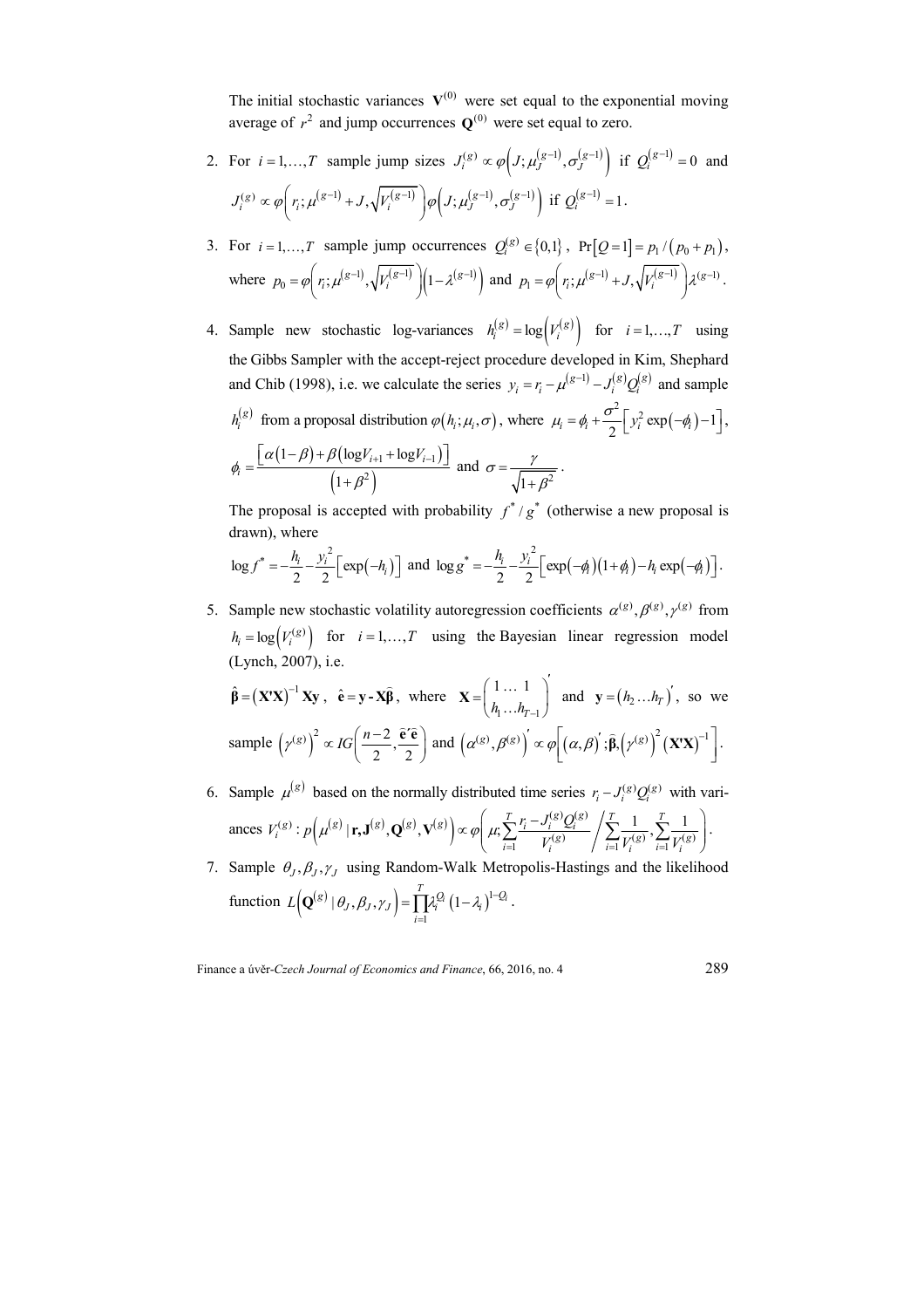8. Sample  $\mu_j^{(g)}$ ,  $\sigma_j^{(g)}$  based on the normally distributed series  $\mathbf{J}^{(g)}$  and uninformative priors  $p(\mu) \propto 1$  and  $p(\log \sigma^2) \propto 1$  (which is equivalent to  $p(\sigma^2) \propto 1/\sigma^2$ ), i.e. we sample from

$$
p\left(\mu_{J}^{(g)}\,|\,\mathbf{J}^{(g)},\sigma_{J}^{(g-1)}\right)\propto\varphi\left(\mu_{J}^{(g)};\frac{\sum_{i=1}^{T}J_{i}^{(g)}}{T},\frac{\sigma_{J}^{(g-1)}}{\sqrt{T}}\right),
$$

$$
p\left[\left(\sigma_{J}^{(g)}\right)^{2}\,|\,\mathbf{J}^{(g)},\mu_{J}^{(g)}\right]\propto IG\left[\left(\sigma_{J}^{(g)}\right)^{2};\frac{T}{2},\frac{\sum_{i=1}^{T}\left(J_{i}^{(g)}-\mu_{J}^{(g)}\right)^{2}}{2}\right].
$$

# **4. Empirical Results**

The empirical research was performed on a time series of the EUR/USD exchange rate consisting of 2,083 trading days over the period between 3 February 2006 and 15 April 2014. All of the non-parametric high-frequency estimators were calculated on 15-minute returns provided by Forexhistorydatabase.com. The data correspond to the GMT+2 time-zone and consist of ninety-six 15-minute returns for each trading day (Monday to Friday). We further removed all days with less than twenty 15-minute returns from the sample, as these were viewed as non-standard and, due to the small sample sizes, could potentially cause bad behavior of the nonparametric estimators. All of the calculations were performed in Matlab.

Before applying the models to real price data, we compared the performance of the two methods in simulated time series. We simulated the series of price evolution using our SVJD model with parameters calibrated to the EUR/USD history (equal to the third row of *Table 5*), with the modification that we put the mean jump size parameter equal to zero ( $\mu_I = 0$ ) and simulated the series in 12 different variants with different values of  $\sigma$ <sub>*J*</sub> (i.e. the jump volatility parameter). The simulation was performed with 15-minute time steps and the length of the simulated series was set to 5,000 trading days. The purpose of the performed simulation was to assess the ability of the two analyzed methods (i.e. non-parametric estimation and the Bayesian approach) to identify jumps of different magnitudes.

The performance of the two jump estimators was compared using the accuracy ratio (AR) which can be defined as follows. If *i* is a random day on which a jump occurred and  $j$  a random day on which a jump did not occur,  $p_1$  denotes the probability that the values of the jump estimator ( $JE$ ) are  $JE(i) > JE(j)$  and  $p_2$  the probability that  $JE(i) < JE(j)$ , then the accuracy ratio can be defined as  $AR = p_1 - p_2$ .

As can be seen in *Figure 1*, the non-parametric power-variation approach is able to identify simulated jumps with far greater accuracy than the Bayesian approach, especially if the magnitude of the simulated jumps is relatively low. This is to be expected, as it is far easier to identify small discontinuities in the price evolution from high-frequency returns then from the daily returns to which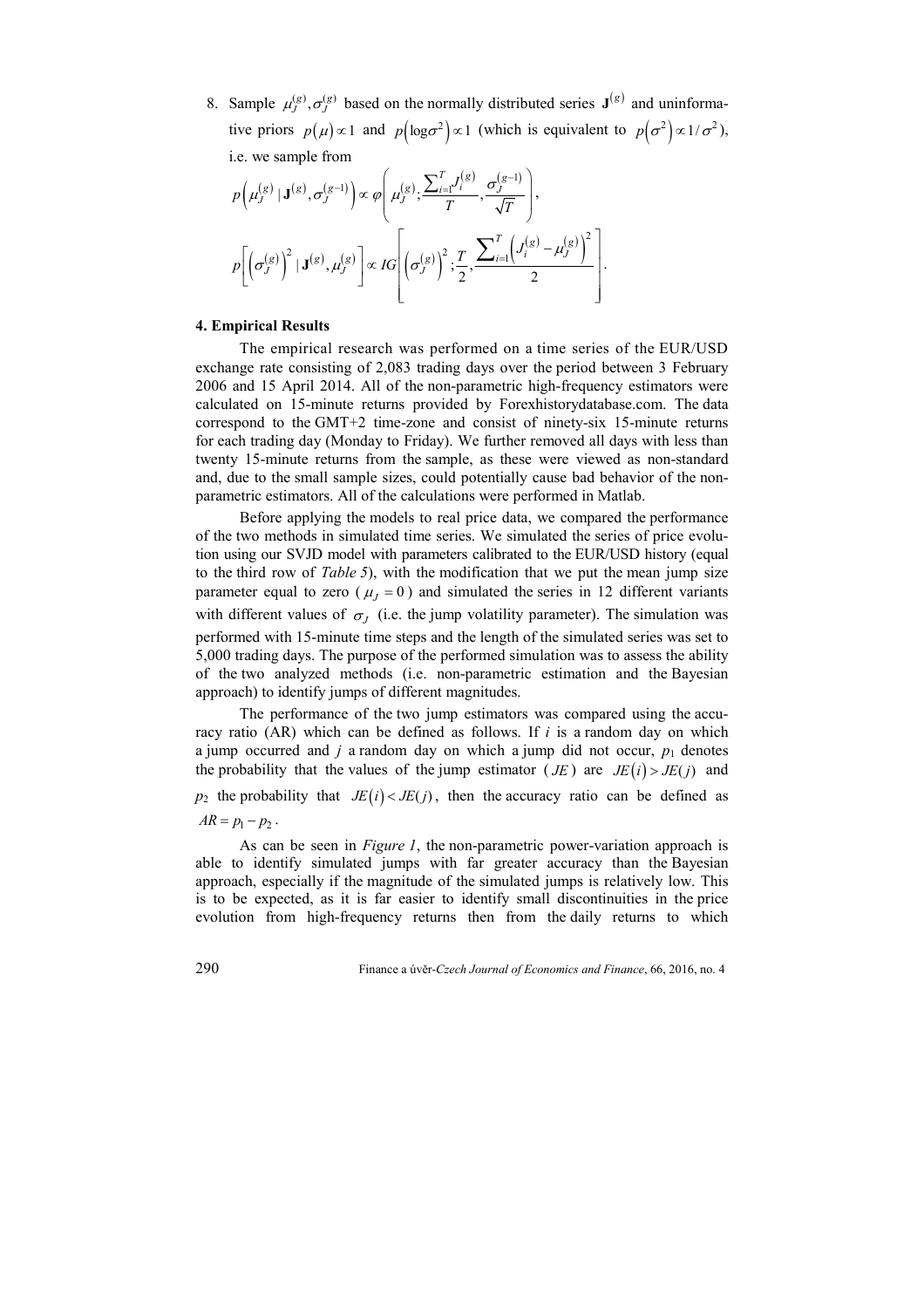#### **Figure 1 Accuracy Ratios for the Parametric and Non-Parametric Jump Estimators in Simulated Time Series with Different Values of SigmaJ**



**Table 1 Basic Statistics for the Realized Variance and Bipower Variation Series** 

|                    | mean       | st.dev.  | skew | kurt  | <b>JB-test</b> | act(1) | <b>LB-test</b> |
|--------------------|------------|----------|------|-------|----------------|--------|----------------|
| RV                 | 4.14E-05   | 4.60E-05 | 4.58 | 37.57 | 111014.48      | 0.746  | 15410.05       |
| <b>BV</b>          | 3.72E-05   | 4.17E-05 | 4.23 | 30.96 | 74071.31       | 0.785  | 17128.07       |
| ln(RV)             | $-10.4376$ | 0.7922   | 0.34 | 3.24  | 43.98          | 0.762  | 19601.80       |
| ln(BV)             | $-10.5535$ | 0.8002   | 0.38 | 3.19  | 54.00          | 0.792  | 20793.67       |
| RV(1/2)            | 0.0059     | 0.0026   | 1.89 | 9.06  | 4426.47        | 0.786  | 19555.14       |
| $BV^{\wedge}(1/2)$ | 0.0056     | 0.0025   | 1.86 | 8.49  | 3815.76        | 0.815  | 20825.31       |

the Bayesian approach is applied. The main contribution of the simulation is to tell us the degree of accuracy that we can expect from the two methods based on the sizes of the relevant jumps. As we can see, for jumps with sigma smaller or equal to 0.5%, the accuracy ratio of the Bayesian approach is virtually equal to zero, indicating that the method cannot distinguish jump days from non-jump days if the volatility of the jumps is too small.

Knowing the simulation performance of the two methods, we applied them to the empirical EUR/USD log returns. *Table 1* shows the main summary statistics of realized variance and bipower variation as well as of their logarithmic and root transformations. For the Jarque-Bera test and the Ljung-Box test with lag 20, we report only the test statistic for comparison. All of the series exhibit strong, statistically significant autocorrelation and non-normality. The non-normality is least pronounced in the case of the logarithmically transformed series, which supports the application of our log-variance model in the parametric approach.

In the next step, we estimated the contribution of the jump component to the quadratic variation using equation (13) with probability levels (alphas) of 50%, 90%, 95%, 99%, 99.9% and 99.99%. *Table 2* shows some basic statistics of the identified jumps.

From the first and second column we can see that jumps are clearly present in the time series. The last column (m.jump) shows the estimated mean absolute jump size under the assumption that, at most, one jump can happen during one day. It is calculated as the mean of the square roots of the estimated jump component. The value of m.jump is relatively low, meaning that the jumps are rather small and it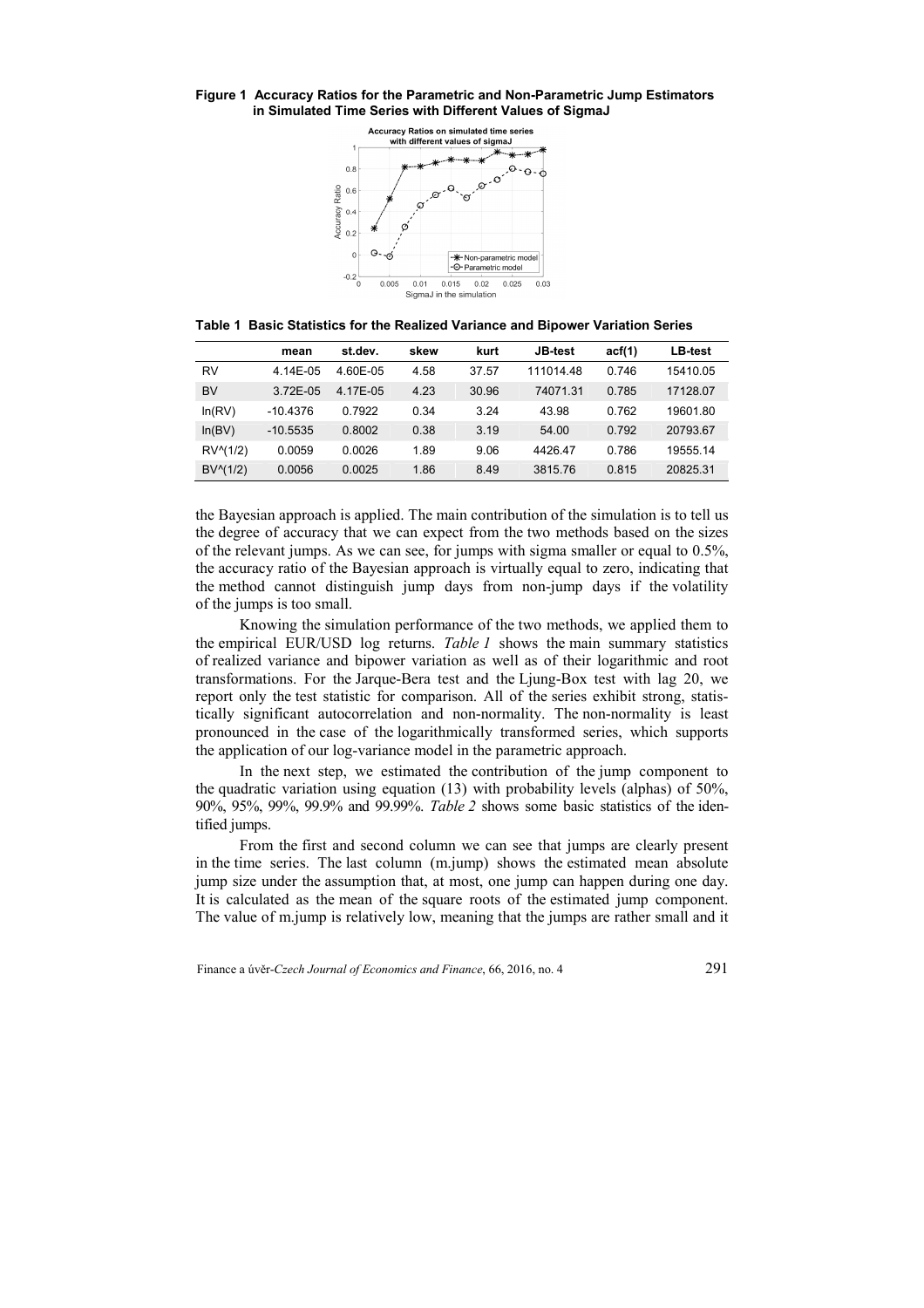|           | number | rate   | mean         | st.dev.      | skew  | kurt   | <b>JB-test</b> | m.jump |
|-----------|--------|--------|--------------|--------------|-------|--------|----------------|--------|
| JV 50%    | 1620   | 77.77% | 5.96E-06     | $9.41E - 06$ | 6.114 | 62.765 | 251194.00      | 0.0021 |
| JV 90%    | 812    | 38.98% | $9.42E - 06$ | 1.19E-05     | 5.121 | 42.320 | 55856.44       | 0.0028 |
| JV 95%    | 596    | 28.61% | 1.05E-05     | 1.23E-05     | 4.758 | 37.629 | 32027.99       | 0.0029 |
| JV 99%    | 330    | 15.84% | 1.27E-05     | 1.47E-05     | 4.374 | 30.062 | 11122.59       | 0.0032 |
| JV 99.9%  | 132    | 6.34%  | 1.51E-05     | 1.30E-05     | 2.678 | 12.737 | 679.27         | 0.0036 |
| JV 99.99% | 63     | 3.02%  | 1.83E-05     | 1.47E-05     | 2.591 | 11.246 | 248.97         | 0.0040 |

**Table 2 Statistics of Jumps Identified Non-Parametrically with Different Alphas** 

|  | Table 3 Autocorrelations of the Magnitudes of the Estimated Jump Components |  |  |  |  |  |  |
|--|-----------------------------------------------------------------------------|--|--|--|--|--|--|
|--|-----------------------------------------------------------------------------|--|--|--|--|--|--|

|         | <b>JV 50%</b> | JV 90%  | JV 95%  | JV 99%  | JV 99.9% | JV 99.99% |
|---------|---------------|---------|---------|---------|----------|-----------|
| act(1)  | 0.198         | 0.332   | 0.264   | 0.223   | 0.039    | $-0.246$  |
| LB-test | 919.942       | 985.041 | 514.019 | 228,486 | 8.826    | 25.331    |
| LB-pval |               |         |         | U       | 0.985    | 0.189     |

## **Table 4 Parameters of the Hawkes Process Applied to the Jumps Identified Non-Parametrically with Different Alphas (i.e. Probability Levels)**

|           | ThetaJ |          |        | <b>BetaJ</b> | GammaJ |          |  |
|-----------|--------|----------|--------|--------------|--------|----------|--|
| JV 90%    | 0.4014 | (0.0297) | 0.9937 | (0.0041)     | 0.0041 | (0.0024) |  |
| JV 95%    | 0.2861 | (0.0107) | 0.6175 | (0.3722)     | 0.0286 | (0.0206) |  |
| JV 99%    | 0.1582 | (0.0100) | 0.8746 | (0.0784)     | 0.0250 | (0.0134) |  |
| JV 99.9%  | 0.0643 | (0.0059) | 0.8159 | (0.5456)     | 0.0136 | (0.0150) |  |
| JV 99.99% | 0.0302 | (0.0038) | 0.8195 | (1.0868)     | 0.0008 | (0.0137) |  |

may be difficult to identify them accurately (especially using the Bayesian approach, which exhibited close to zero predictive accuracy in the simulations when the volatility of the jumps was smaller than 0.5%).

We further analyze the jump size dependency by first removing the non-jump days and then calculating the autocorrelation of the resulting time series. We can see from the autocorrelation on lag one  $(acf(1))$  and the Ljung-Box test with lag 20 that for jumps estimated with  $\alpha \leq 99\%$ , there exists some dependency in their absolute sizes. (see *Table 3*)

In order to analyze jump clustering, we first calculated the autocorrelation of the time series of the logarithms of the numbers of days between jump occurrences, but the results indicated no statistically significant autocorrelation.

As an alternative approach, we estimated the parameters of the Hawkes process on the non-parametrically identified jump time series (while assuming that the daily jump component is always generated by only a single jump). The estimation was done by numerically maximizing the likelihood function with the Matlab fmincon function. *Table 4* shows the results.

As can be seen in *Table 4*, the parameters indicate some tendency to jump clustering, as the BetaJ parameter is relatively high for all of the time series. Nevertheless, from the confidence intervals (estimated using the Hessian), we can see that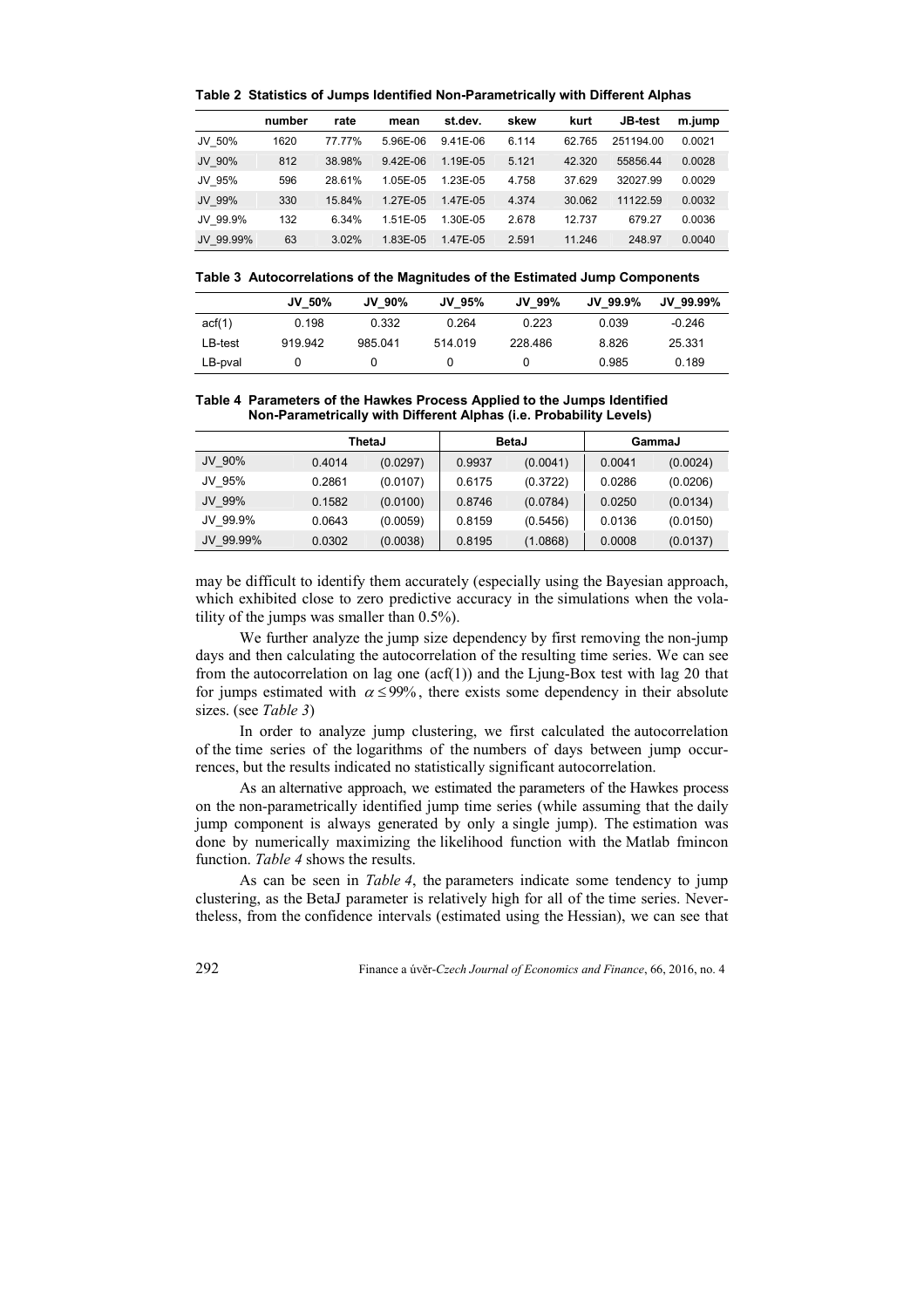|          | mui      | muiJ     | sigmaJ   | alpha     | beta     | gamma    | thetaJ   | betaJ    | gammaJ   |
|----------|----------|----------|----------|-----------|----------|----------|----------|----------|----------|
| B 2 Mean | 0.0002   | 0.0012   | 0.0057   | $-0.0450$ | 0.9957   | 0.0698   | 0.0307   | 0.4133   | 0.0441   |
| B 2 Std  | (0.0001) | (0.0033) | (0.0011) | (0.0260)  | (0.0025) | (0.0080) | (0.0255) | (0.2510) | (0.0282) |
| B 3 Mean | 0.0001   | 0.0020   | 0.0079   | $-0.0475$ | 0.9954   | 0.0686   | 0.0205   | 0.4414   | 0.0423   |
| B 3 Std  | (0.0001) | (0.0036) | (0.0015) | (0.0274)  | (0.0026) | (0.0102) | (0.0194) | (0.2688) | (0.0278) |
| B 4 Mean | 0.0002   | 0.0065   | 0.0109   | $-0.0401$ | 0.9962   | 0.0653   | 0.0132   | 0.4231   | 0.0455   |
| B 4 Std  | (0.0001) | (0.0071) | (0.0023) | (0.0251)  | (0.0024) | (0.0086) | (0.0133) | (0.2647) | (0.0286) |

**Table 5 Mean Bayesian Estimates of the Parameters of the SVJD Model** 

the GammaJ parameter is statistically insignificant for most of the time series (with the possible exception of JV\_90% and JV\_99%). We also calculated the Bayesian confidence intervals at which even the BetaJ parameter becomes insignificant.

In the parametric approach for jump identification, we estimated the posterior distributions of the parameters and latent state variables of the SVJD model described in Section 3 by using a MCMC algorithm with 20,000 iterations (of which the first 5,000 were discarded). We first performed the estimation without any prior information, which caused pathological behavior of the jump size parameters (sigmaJ converging to zero). Thus we decided to use a prior inverse gamma distribution for the sigmaJ parameter in the Gibbs sampler with the scale parameter  $\alpha = 4$  and with the mean alternatively equal to 2, 3 and 4 times the unconditional standard deviations of the log-returns (denoted as B\_2, B\_3 and B\_4), thereby forcing the possible jumps in the time series to be relatively large compared to the overall volatility. *Table 5* shows the Bayesian posterior means and standard deviations of the parameter estimates.

As can be seen in *Table 5,* the parameter beta is very close to 1, indicating potential non-stationarity of the log-variance time series. Considering the jumps, we can see that the parameters of the Hawkes process (thetaJ, betaJ and gammaJ) do not indicate any jump clustering (betaJ is low and statistically insignificant). As for the sigmaJ parameter determining the jump volatility, its value varies between 0.57% and 1.09%, depending on the applied prior. It is thus apparent that the jumps are rather small in their absolute value and the accuracy of the Bayesian approach (regarding the identification of jumps) may be poor (as can be seen in the simulation results in *Figure 1*).

*Figure 2* compares the Bayesian stochastic volatility estimates (for the B 3 case) with the non-parametric estimates of integrated variance. We can see that both of the series exhibit similar behavior with the stochastic variance only being less noisy.

Finally, we compare the jumps estimated using the Bayesian approach with the jumps estimated using the non-parametric power-variation approach. To identify jumps using the Bayesian approach, averages of the sampled jump occurrences (for every single day) from the last 15,000 sweeps of the MCMC algorithm were computed (*Figures 3* and *4*). The jump estimates thus constructed correspond to the posterior probabilities of jump occurrences for every single day. *Table 6* shows the numbers of days in which the estimated probabilities that a jump occurred are greater than a given percentage (10% to 99%). The rows correspond to the three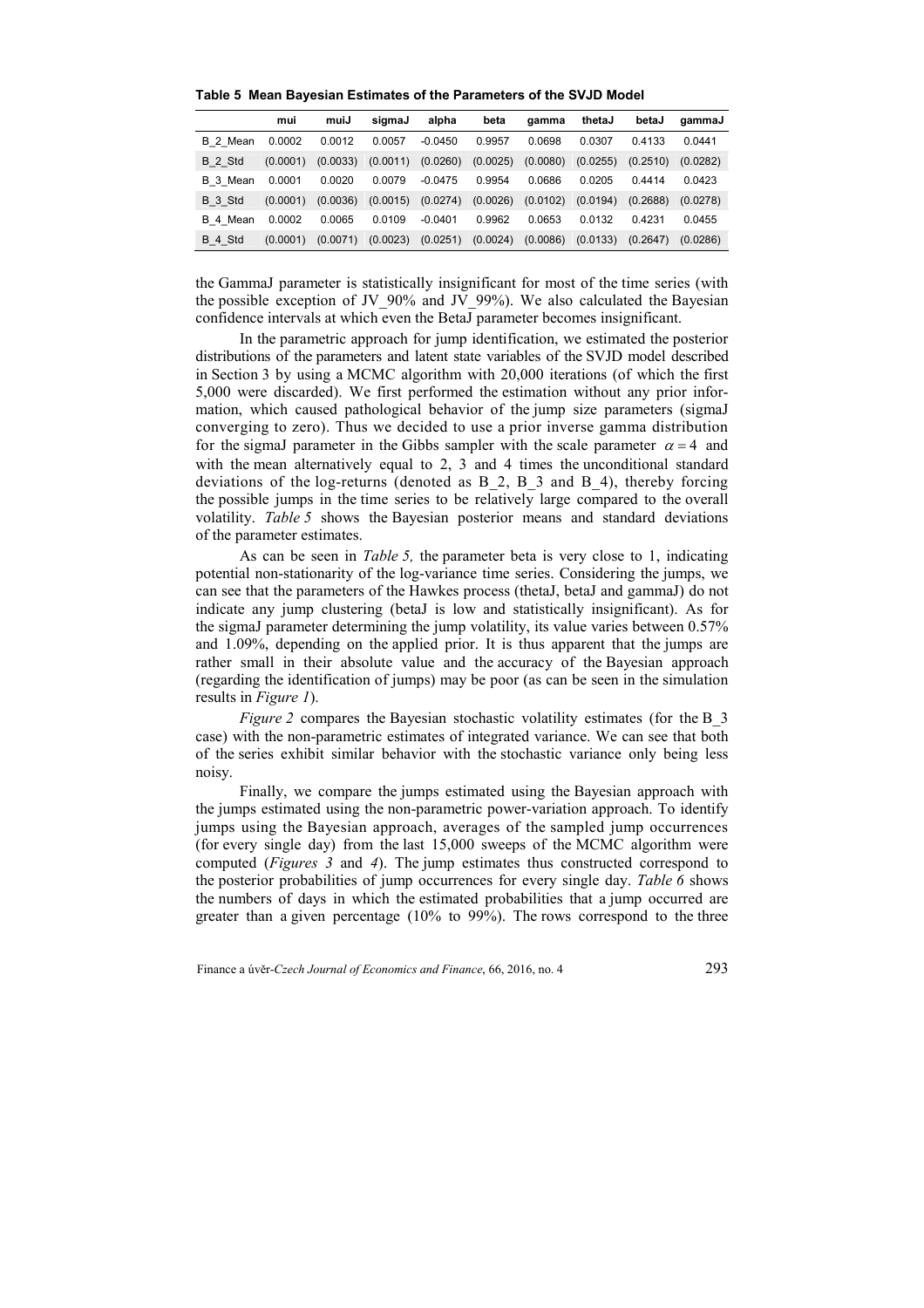**Figure 2 Comparison of the SV (B\_3) Estimate and the Integrated Variance Estimate (EIV) Based on the Differences between BV and JV\_99.9%** 



**Figure 3 Bayesian Probabilities of Jump Occurrences for B\_2 (left) and B\_3 (right)** 



**Figure 4 Bayesian Probabilities of Jump Occurrences (B\_4)** 



MCMC runs with different priors regarding the jump volatility. As can be seen in *Table 6*, the method identified only one possible jump with Bayesian probability of occurrence greater than 50% (in the last row, i.e. the one with the highest prior jump volatility) and zero jumps at the higher confidence levels (90% to 99%). This is in stark contrast to the non-parametric approach, which identified many jumps in the time series with relatively high levels of confidence (as can be seen in *Table 2*).

Although the Bayesian approach identified a significantly smaller number of jumps in the time series than the non-parametric approach did, we can still ask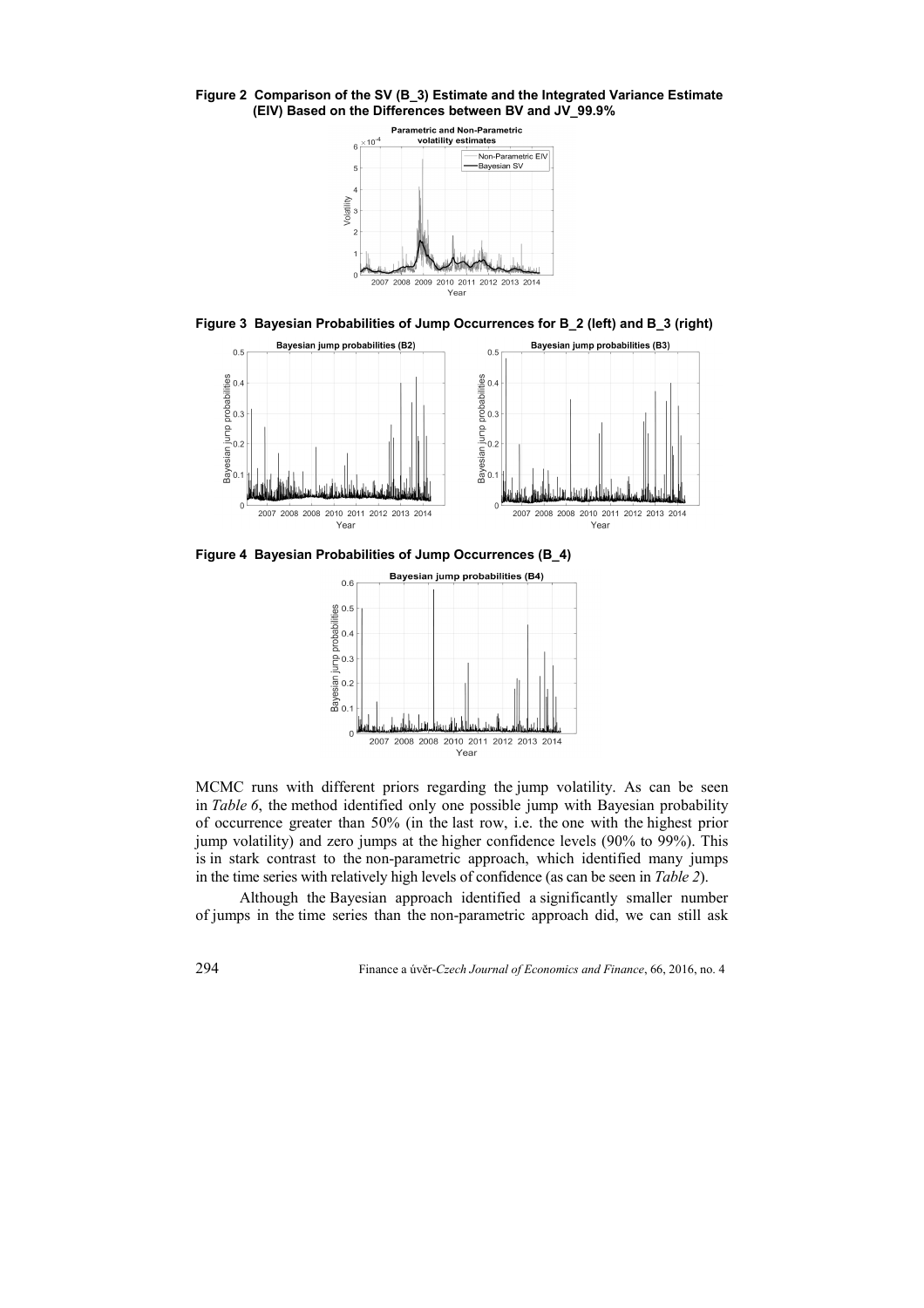|           |    |  | bp > 10% bp > 20% bp > 30% bp > 50% bp > 90% |  | bp > $95\%$ bp > $99\%$ |
|-----------|----|--|----------------------------------------------|--|-------------------------|
| B 2 jumps | 25 |  |                                              |  |                         |
| B 3 jumps | 20 |  |                                              |  |                         |
| B 4 jumps | 15 |  |                                              |  |                         |

**Table 6 Parametrically Identified Jumps at Different Bayesian Probability Levels (bp)** 

#### **Table 7 Rank Correlations of the Estimated Jump Probabilities and with Other Variables**

|               | bp2    | bp3    | bp4    | Z(t,Δ) | R٧     | <b>RV-BV</b> | $R2$ (day) | max(r2(15)) |
|---------------|--------|--------|--------|--------|--------|--------------|------------|-------------|
| bp2           | 1.0000 | 0.9551 | 0.9462 | 0.0285 | 0.5382 | 0.2032       | 0.8529     | 0.4865      |
| bp3           | 0.9551 | 1.0000 | 0.9459 | 0.0256 | 0.5584 | 0.2072       | 0.8395     | 0.4949      |
| bp4           | 0.9462 | 0.9459 | 1.0000 | 0.0263 | 0.5795 | 0.2131       | 0.8433     | 0.5065      |
| $Z(t,\Delta)$ | 0.0285 | 0.0256 | 0.0263 | 1.0000 | 0.0223 | 0.8698       | 0.0365     | 0.2607      |

if the two methods tend to identify jumps at the same times (i.e. if, when one of the methods assigns a relatively high jump probability to a given day, the second method assigns a relatively high jump probability to that day as well). In order to find out, we calculated the Spearman rank correlation coefficients between the Bayesian probabilities of jump occurrences and the values of variable *Z* from equation (12).

As can be seen in *Table 7*, the rank correlation coefficients between the Bayesian jump probabilities (bp2, bp3 or bp4) and variable *Z* are very low, indicating that the two methods do not tend to identify jumps at the same times. This is strange, considering that the two methods should both identify the same phenomenon, i.e. discontinuous price changes.

In order to explain these results we calculated rank correlations of the jump estimators with some other quantities related to price volatility—namely the realized variance  $(RV)$ , the difference between  $RV$  and  $BV$   $(RV - BV)$ , the squared daily return (*R*2 *Day*) and the squared maximum 15-minute return during the day (max( $r$ 2(15*m*))). As we can see from the results, the Bayesian jump probabilities are strongly rankcorrelated with the squared daily returns and somewhat correlated also with the realized variance and the maximum 15-minute returns. Conversely, the value of the *Z*-statistics is almost uncorrelated with the squared daily returns and surprisingly even with the daily realized variance.

As the *Z-*statistics exhibit correlation only with variables calculated from the intraday returns  $(RV - BV$  and  $max(r2(15)))$  and virtually no correlation with the daily squared returns, it seems that the real jumps are in fact indistinguishable at the daily frequency (because they are too small to significantly influence the daily returns).

In order to examine this issue in more detail, we used the following approach: We estimated the daily integrated variance using equation (14) with different values of *α* and we then applied the HAR model (Corsi, 2004) to these series in order to calculate one-day predictions of the continuous price volatility. We then used these predictions to normalize the log-returns for every single day and calculated the distribution of the normalized returns on jump days and non-jump days to see the extent to which they are different.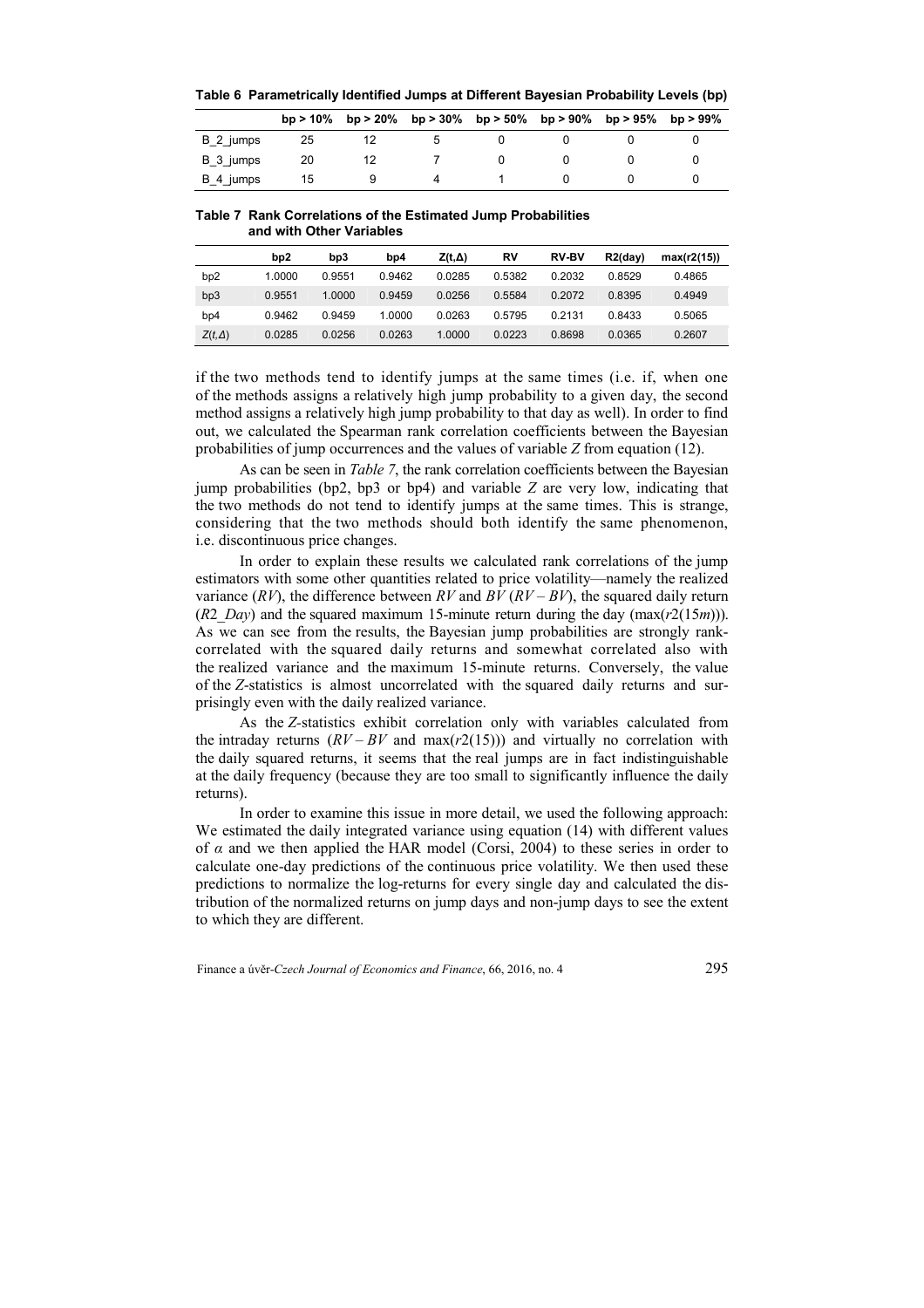



#### **Figure 6 Distribution of Normalized Returns on Jump Days and Non-Jump Days for Parametrically Identified Jumps Using bp ≥ 0.02 (B\_4) (left) and bp ≥ 0.05 (B\_3) (right)**



As we can see in *Figure 5*, on the majority of days the presence of jumps does not dramatically increase the daily returns compared to their size in the days without jumps. The vast majority of non-parametrically identified jumps are thus indistinguishable at the daily frequency.

As we can see in *Figure 6*, for the parametrically identified jumps the distribution of normalized returns on jump days is bi-modal and most of the returns on those days are in their absolute magnitude far greater than in the case of the nonjump days. This is to be expected, as the Bayesian method uses primarily the size of the daily returns in order to determine if a jump occurred. The shape of the distribution in *Figure 6* also supports the possible utilization of bi-modal jump distribution in the SVJD model (see Božovic, 2008).

Finally, we can ask if the Bayesian method really identifies jumps (i.e. discontinuous price changes) in the time series or if the alleged jumps are just large price movements caused by continuous variability in conjunction with some other phenomenon, i.e. jumps in volatility (see Eraker *et al.*, 2003) or dependencies in the conditional mean (see Stádník, 2014).

In order to answer that question, we compare the distribution of the *Z-*statistic on the days when the Bayesian jump probabilities are relatively high with its distribution on the days when the Bayesian jump probabilities are relatively low.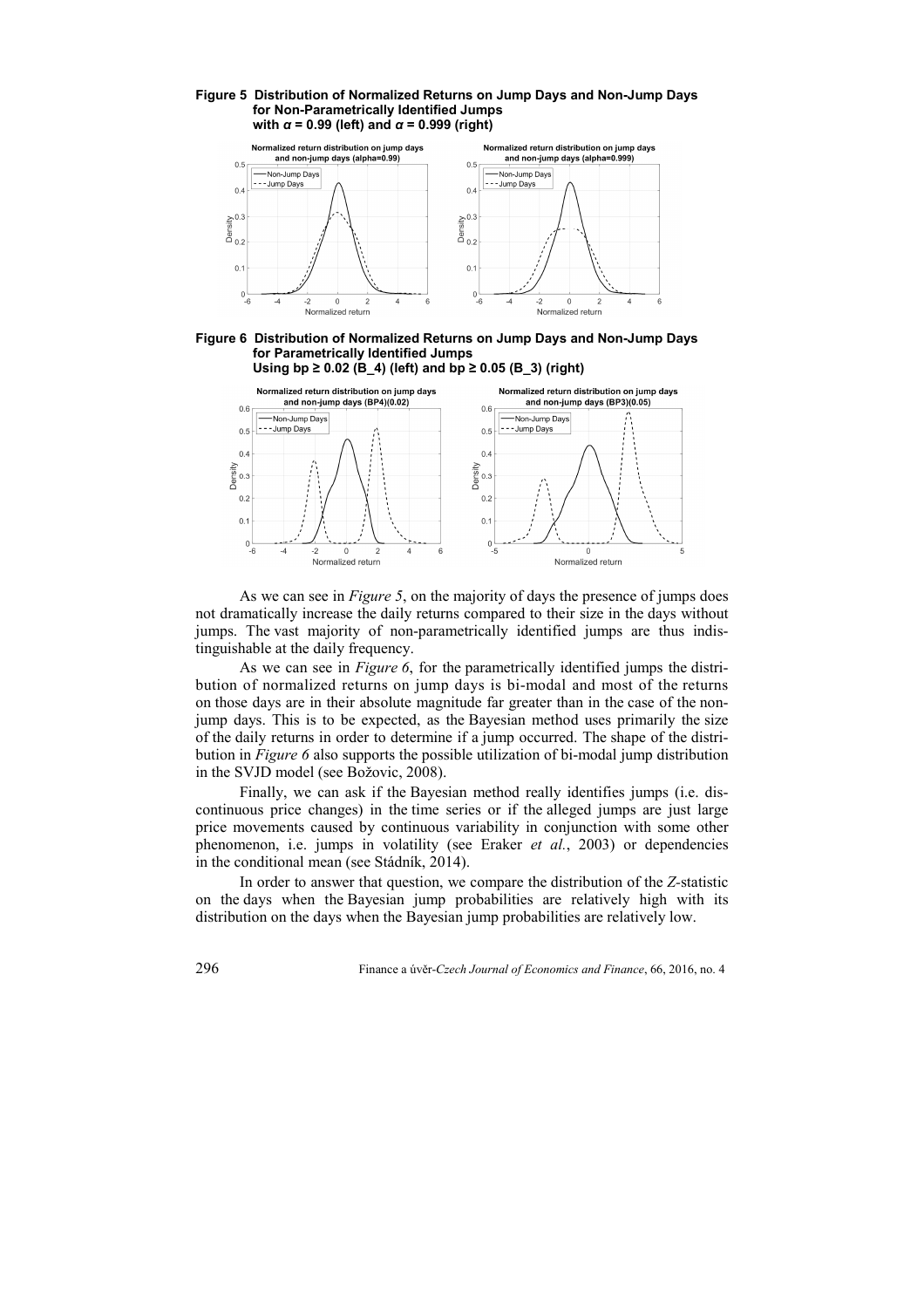

#### **Figure 7 Distribution of the Values of the** *Z***-Statistic on Days when bp ≥ 0.02 and bp < 0.02 for B\_4 (left)**  and on Days when  $bp \ge 0.05$  and  $bp \le 0.05$  for B  $3$  (right)

**Figure 8 Days with the Largest Value of the** *Z***-Statistics (***Z* **= 9.48) (left) and the Largest Bayesian Probability of Jump Occurrences (bp = 48%) (B\_3) (right)** 



As can be seen in *Figure 7*, high Bayesian probabilities of jump occurrence coincide to a limited degree with higher values of the Z-statistic. Nevertheless, most of the days with high Bayesian probabilities of jumps probably do not contain realized jumps. We further performed a Welsh *t*-test for the differences between the two sample means, which gave us mixed results (see *Table 8*).

As a practical illustration, *Figure 8* plots the day with the highest value of the Z statistics (9.48) and the day with the highest Bayesian jump probability for B 3 (48%). As we can see, the return on the day with  $Z = 9.48$  was not enormous, but it contained a single large 15-minute return. This could not be seen at the daily frequency and the Bayesian method actually assigned a mere 2.13% jump probability to that day. On the other hand, if we look at the returns to which the Bayesian approach assigned 48% probability of a jump occurrence, we can see that there were no visible discontinuities in the price evolution on that day and that the price merely trended the whole day, achieving a large daily return gradually during the whole period (in fact the value of the *Z-*statistic on that day was only 0.2662).

Considering the distribution of jumps in *Figures 3* and *4*, we can see that the frequency of jump occurrences increases greatly after the beginning of 2012. In order to determine whether the results of our study hold even for this more recent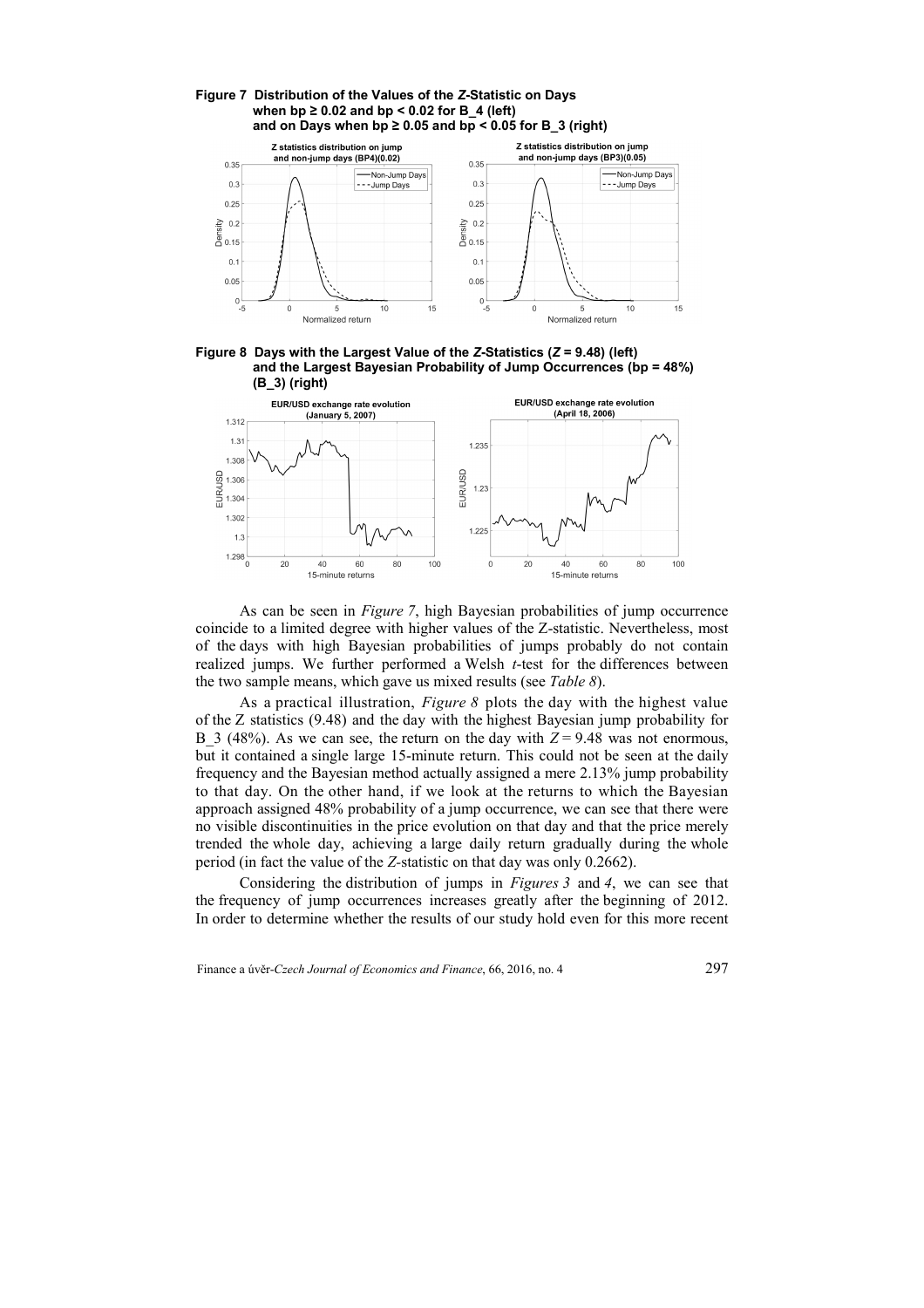## **Figure 9 Bayesian Probabilities of Jump Occurrences (after 1 January 2012) (B\_4)**



# **Table 8 Welsh** *t***-Tests for the Difference between the Two Sample Means (bp** *≥* **x% and bp < x%)**

**(1 = statistically significant difference, 0 = statistically insignificant difference)**

|           | bp $\geq 2\%$ | bp $\geq 5\%$ | bp $\geq 10\%$ |
|-----------|---------------|---------------|----------------|
| B 2 jumps |               |               |                |
| B 3 jumps |               |               |                |
| B 4 jumps |               |               |                |

### **Table 9 Bayesian Estimates of the Parameters of the SVJD Model (after 1 January 2012)**

|          | mui       | muiJ     | sigmaJ   | alpha     | beta     | gamma    | thetaJ   | betaJ    | gammaJ   |
|----------|-----------|----------|----------|-----------|----------|----------|----------|----------|----------|
| B 2 Mean | $-0.0001$ | 0.0049   | 0.0045   | $-0.1283$ | 0.9885   | 0.0593   | 0.0551   | 0.4286   | 0.0409   |
| B 2 Std  | (0.0002)  | (0.0037) | (0.0009) | (0.1274)  | (0.0117) | (0.0260) | (0.0264) | (0.2636) | (0.0278) |
| B 3 Mean | $-0.0001$ | 0.0038   | 0.0061   | $-0.1620$ | 0.9854   | 0.0634   | 0.0531   | 0.4528   | 0.0408   |
| B 3 Std  | (0.0002)  | (0.0033) | (0.0011) | (0.1430)  | (0.0131) | (0.0260) | (0.0264) | (0.2681) | (0.0274) |
| B 4 Mean | $-0.0001$ | 0.0013   | 0.0076   | $-0.1273$ | 0.9886   | 0.0491   | 0.0535   | 0.4428   | 0.0433   |
| B 4 Std  | (0.0002)  | (0.0103) | (0.0016) | (0.1325)  | (0.0122) | (0.0288) | (0.0305) | (0.2721) | (0.0286) |

## **Table 10 Rank Correlation between the Jump Estimators (after 1 January 2012)**

|               | b <sub>p</sub> 2 | bp3    | bp4    | $Z(t,\Delta)$ | R٧     | <b>RV-BV</b> | $R2$ (day) | max(r2(15)) |
|---------------|------------------|--------|--------|---------------|--------|--------------|------------|-------------|
| bp2           | 1.0000           | 0.9295 | 0.8911 | 0.0603        | 0.4170 | 0.1799       | 0.6244     | 0.3411      |
| bp3           | 0.9295           | 1.0000 | 0.9743 | 0.0456        | 0.4858 | 0.1937       | 0.8060     | 0.3896      |
| bp4           | 0.8911           | 0.9743 | 1.0000 | 0.0265        | 0.5012 | 0.1787       | 0.8511     | 0.3971      |
| $Z(t,\Delta)$ | 0.0603           | 0.0456 | 0.0265 | 1.0000        | 0.0945 | 0.8864       | 0.0254     | 0.3474      |

period, we re-estimated the Bayesian model on the data for the period after 1 January 2012. From the results in *Tables 9* and *10* we can see that although jumps are much more common in this period, the main results still hold to a certain degree (although the correlation between the Bayesian jump probabilities and variable *Z* is slightly larger for this period; for the estimated jump probabilities see *Figure 9*).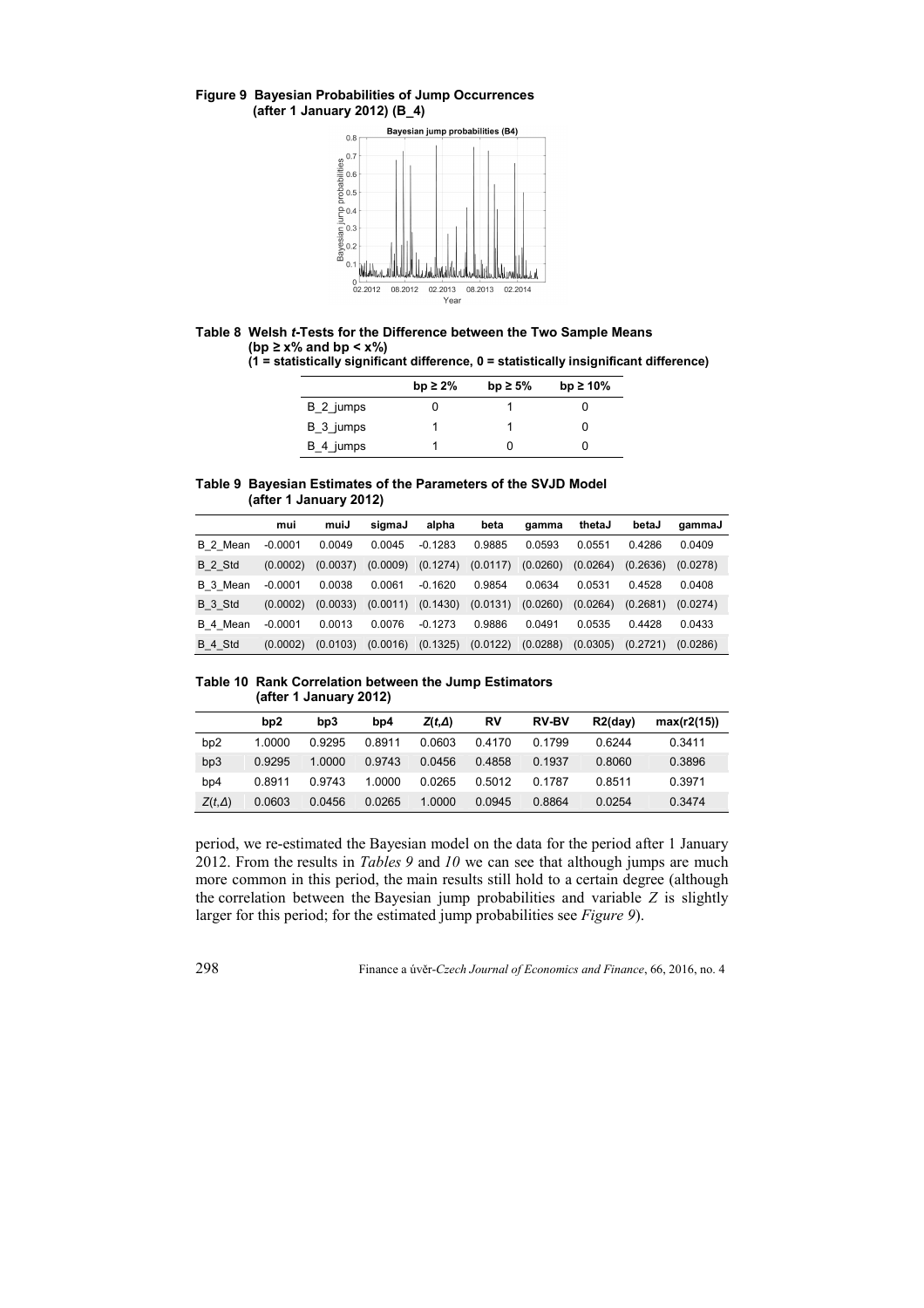# **5. Conclusion**

We compared two different approaches to stochastic volatility and jump estimation. The first approach uses power-variation measures calculated from highfrequency returns in order to non-parametrically estimate the continuous and discontinuous components of price variability. We used the realized variance to estimate the quadratic variation, bipower variation to estimate the integrated variance and the shrinkage estimator to estimate the jump component of the quadratic variation at different probability levels.

The second approach specifies the underlying volatility and jump processes parametrically and then estimates their parameters and the latent state variables using Bayesian inference methods. We used a log-variance Stochastic-Volatility Jump-Diffusion model with self-exciting jumps governed by the Hawkes process as our underlying parametric model and we estimated its parameters through a MCMC algorithm.

We applied the two methods to simulated time series, finding that the nonparametric approach identifies jumps with far greater accuracy than the parametric approach, especially when the jumps are small. We then applied the two methods to the past history of the EUR/USD exchange rate during the period between 3 February 2006 and 15 April 2014.

The most surprising result of our study is the finding that the probabilities of jump occurrences estimated using the two methods are virtually uncorrelated (using Spearman's rank-correlation coefficient), which means that the two methods do not identify jumps at the same times. This is strange, considering that the methods should theoretically identify the same phenomenon, i.e. discontinuous price changes.

Our further research showed that in the vast majority of cases the jumps identified using the non-parametric approach from high-frequency returns are not large enough to be distinguishable at the daily frequency—indeed, they are almost uncorrelated with the squared daily returns as well as with the realized variance.

The parametrically identified jumps, on the other hand, are strongly correlated with the daily squared returns, but in most cases they do not represent real jumps at all (i.e. they do not coincide with discontinuous price changes) but only large daily returns generated by the continuous price variability, amplified possibly by some other phenomenon—jumps in volatility or the potentially stochastic behavior of the conditional mean. Therefore, it may be interesting to include these features in the SVJD model and examine the problem further.

Among other results, we found that non-parametrically identified jumps exhibit only weak (statistically insignificant) clustering and that parametrically identified jumps do not exhibit clustering at all. Conversely, we found some autocorrelation in the jump magnitudes for the non-parametrically identified jumps, which is a feature that may further be included in the parametric model as well. From the results, it also seems that it may be useful to use a bi-modal distribution for the jump component in the SVJD models, as it corresponds more closely to the distribution of jumps that are identifiable using that method.

We further found that the intensity of jumps greatly increases after the beginning 2012, but the main results of our study still seem to more or less hold.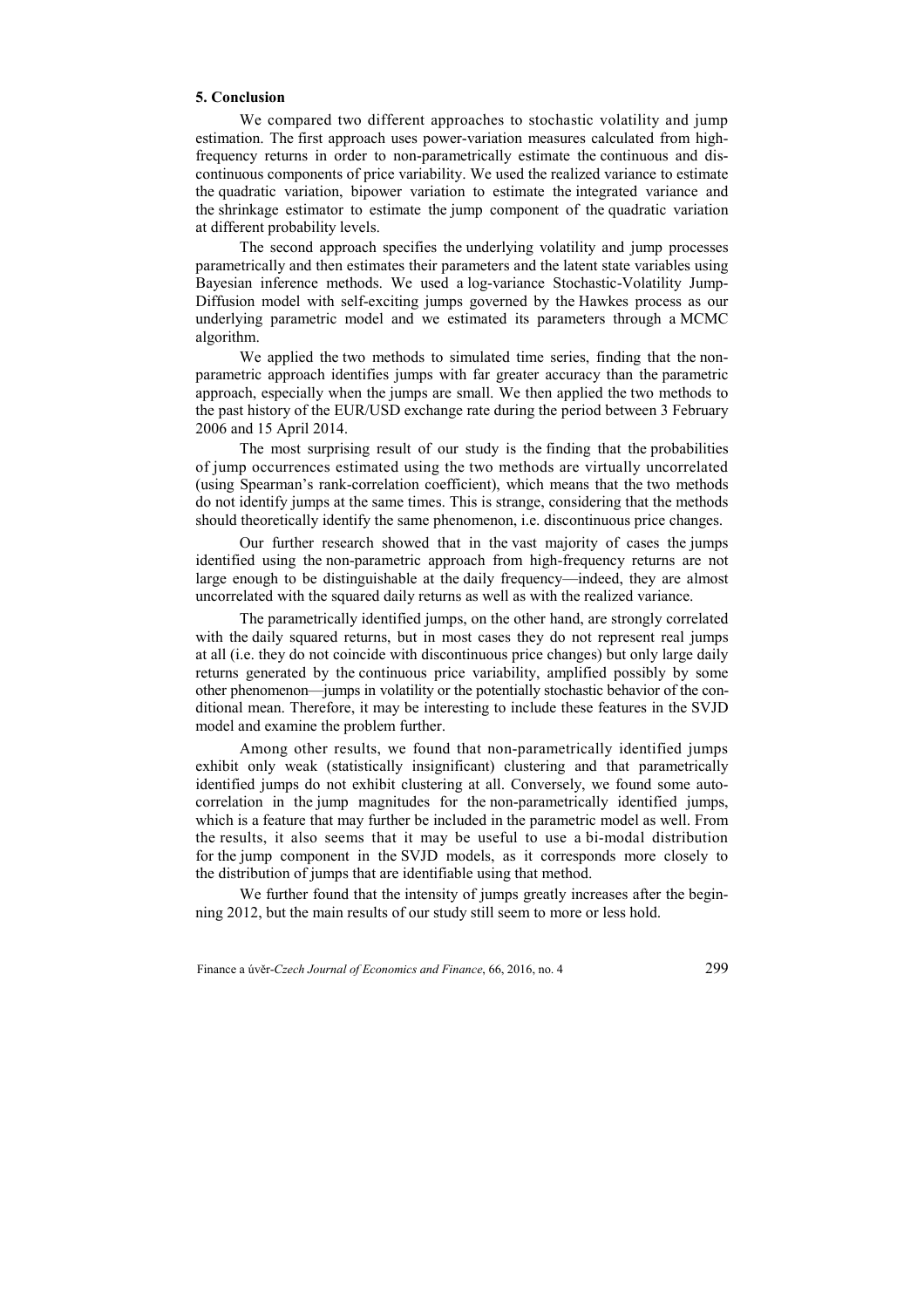#### **REFERENCES**

Ait-Sahalia Y, Cacho-Diaz J, Leaven R (2015): Modeling Financial Contagion Using Mutually Exciting Jump Processes. *Journal of Financial Econometrics*, 117(3):585–606.

Andersen TG, Bollerslev T (1998): Answering the Skeptics: Yes, Standard Volatility Models Do Provide Accurate Forecasts. *International Economic Review*, 39(4):885–905.

Andersen TG, Bollerslev T, Christoffersen PF, Diebold FX (2005): Volatility Forecasting. *NBER Working Paper*, no. 11188.

Andersen TG, Bollerslev T, Diebold FX (2007): Roughing it up: Including jump components in the measurement, modeling and forecasting of return volatility. *Review of Economics and Statistics*, 89(4):701–720.

Andersen TG, Bollerslev T, Diebold FX, Labys P (2003): Modeling and Forecasting Realized Volatility. *Econometrica*, 71(2):579–625.

Andersen TG, Dobrev D, Schaumburg E (2014): A Robust Neighborhood Truncation Approach to Estimation of Integrated Quarticity. *Econometric Theory*, 30(1):3–59.

Bacry E, Mastromatteo I, Muzy J-F (2015): Hawkes processes in finance. *Market Microstructure and Liquidity*, 1(1).

Barndorff-Nielsen OE, Hansen PR, Lunde A, Shepard N (2008): Designing realised kernels to measure the ex-post variation of equity prices in the presence of noise. *Econometrica*, 76:1481–1536.

Barndorff-Nielsen OE, Shephard N (2004): Power and Bipower Variation with Stochastic Volatility and Jumps. *Journal of Financial Econometrics*, 2(1):1–48.

Božovic M (2008): The Role of Jumps in Foreign Exchange Rates. *Universitat Pompeu Fabra, Barcelona, Working paper*, November, pp. 1–50.

Chen K, Poon S-H (2013): Variance Swap Premium under Stochastic Volatility and Self-Exciting Jumps. University of Manchester, *Manchester Business School, Working paper*, pp. 1–50.

Corsi F (2004): A Simple Long Memory Model of Realized Volatility. *University of Lugano, Institute of Finance, Working paper*, August, pp. 1–31.

Corsi F, Pirino D, Reno R (2010): Threshold Bipower Variation and the Impact of Jumps on Volatility Forecasting. *Sant'Anna School of Advanced Studies, LEM Working Paper Series*, no. 11, pp. 1–33.

Craine R, Lochstoer LA, Syrtveit K (2000): Estimation of a Stochastic-Volatility Jump-Diffusion Model. *Economic Analysis Review*, 15(1):61–87.

Dovonon P, Goncalves S, Hounyo U, Meddahi N (2014): Bootstrapping High-Frequency Jump Tests. *Toulouse School of Economics, Discussion paper,* September 2014:1–41.

Eraker B (2004): Do Stock Prices and Volatility Jump? Reconciling Evidence from Spot and Option Prices. *Journal of Finance*, 59(3):1367–1403.

Eraker B, Johannes M, Polson NG (2003): The Impact of Jumping Equity Index Volatility and Returns. *Journal of Finance*, 58(3):1269–1300.

Fičura M (2014): Analysis of factors influencing the size of the volatility risk premium of the EUR/ /USD exchange rate. *Business & IT*, 4(2).

Fičura M, Witzany J (2015): *Using high-frequency power-variation estimators in the Bayesian estimation of Stochastic-Volatility Jump-Diffusion models*. The 9th International Days of Statistics and Economics, Prague, September, 2015, pp. 423–434 (ISBN 978-80-87990-09-3). Available at: https://msed.vse.cz/msed\_2015/article/170-Ficura-Milan-paper.pdf

Franses PH, Dijk D van (2000): *Non-Linear Time Series Models in Empirical Finance*. Australia, Cambridge University Press (ISBN 0-511-01100-8).

Fulop A, Li J, Yu J (2015): Self-Exciting Jumps, Learning, and Asset Pricing Implications. *Review of Financial Studies,* 28(3):876–912.

Golightly A (2009): Bayesian Filtering for Jump-Diffusions with Application to Stochastic Volatility*. Journal of Computational and Graphical Statistics*, 18(2):384–400.